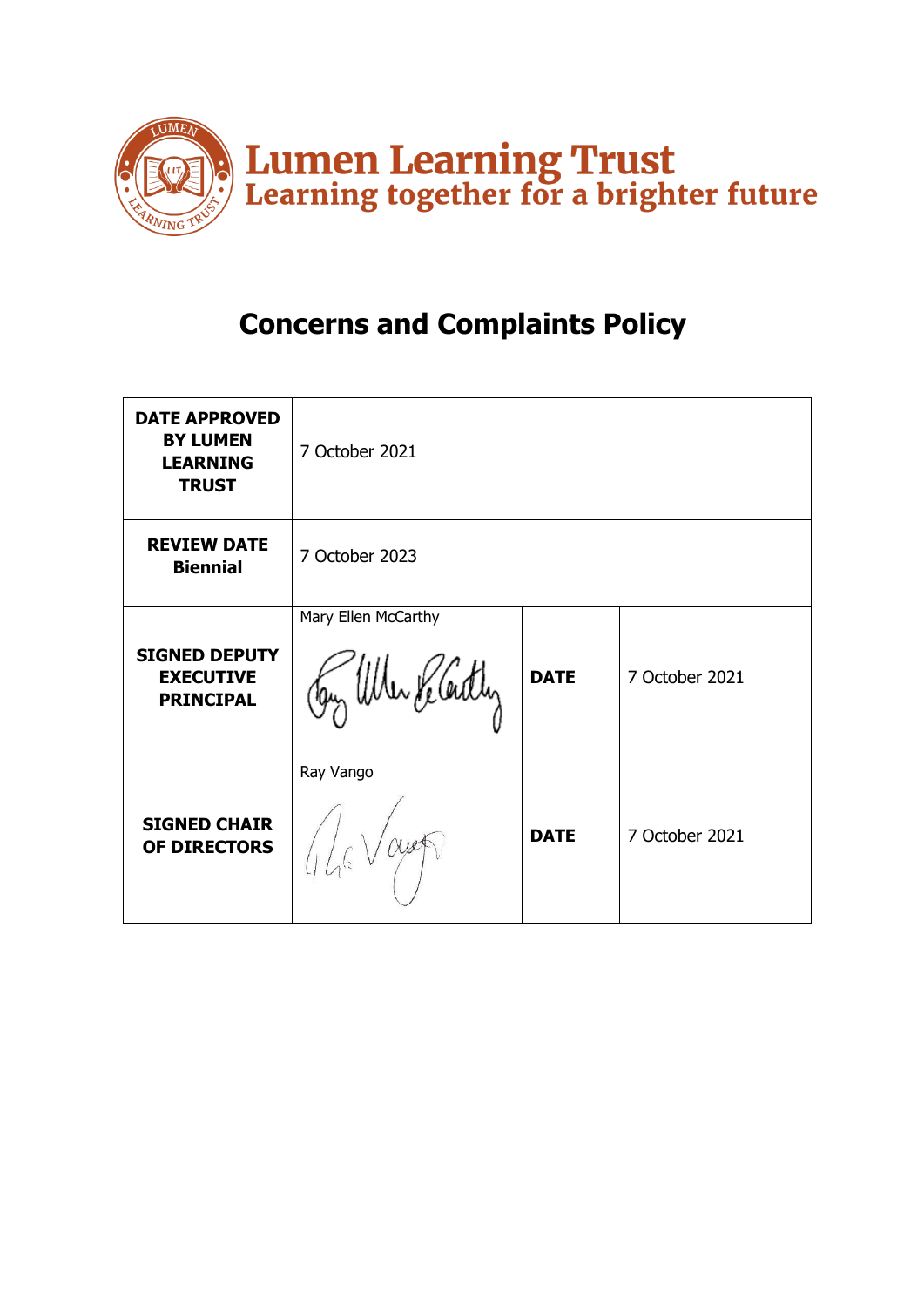# **Contents**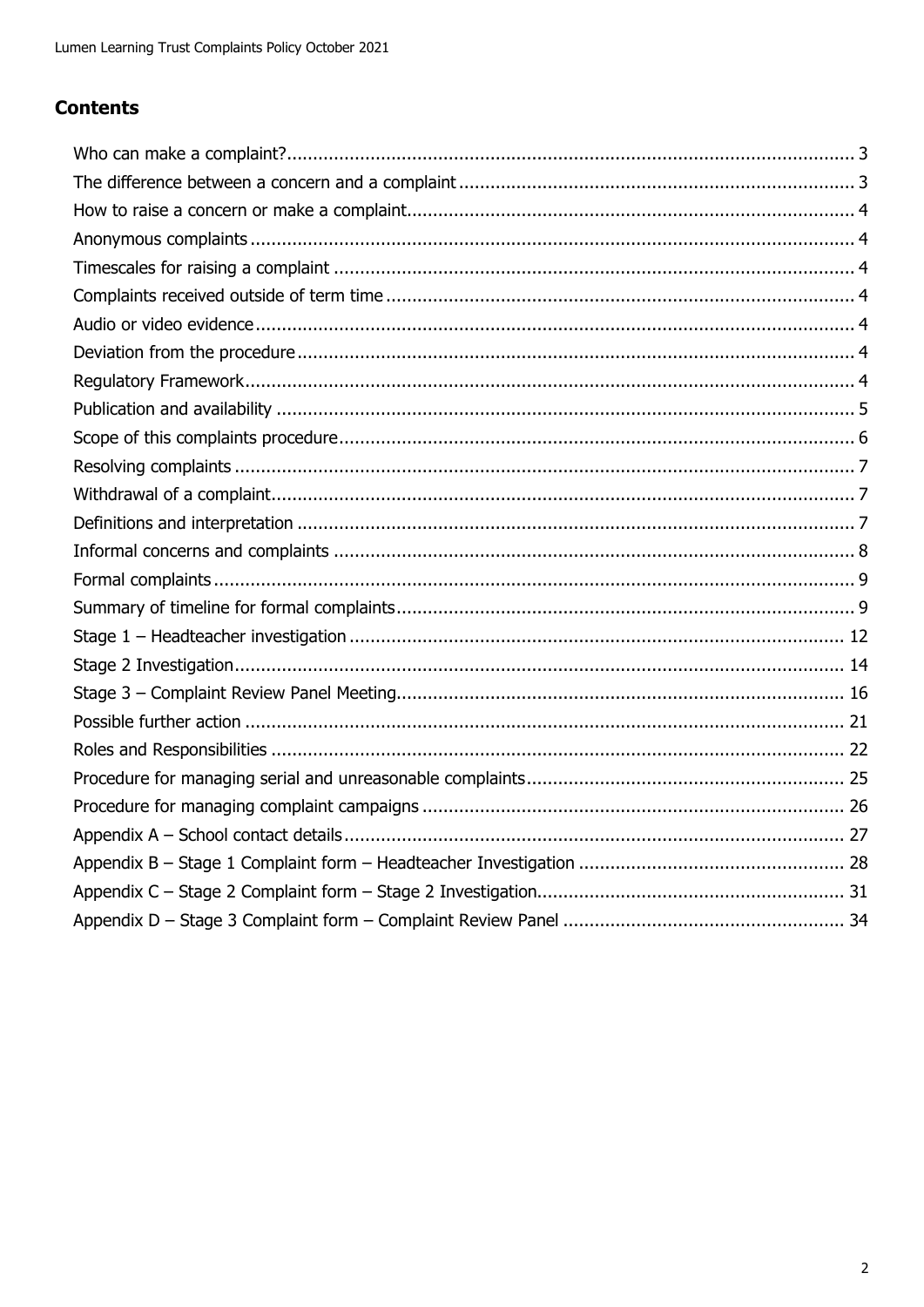# <span id="page-2-0"></span>**Who can make a complaint?**

The Trust has adopted this policy to allow parents and carers of pupils attending any of the Lumen Learning Trust schools, nurseries or LAN centre, to raise a concern or complaint, unless complaints are dealt with under separate statutory procedures (such as appeals relating to exclusions or admissions, see page 5.

The policy applies to complaints from each of the following:

- Parents of current pupils;
- Parents of former pupils, if the complaint was initially raised when the pupil was registered as a pupil at the School, or within three months of the pupil being off-rolled
- Non parents The Trust will also usually follow this policy when dealing with complaints from others but reserves the right to substitute this policy for an alternative process where it is appropriate to do so.

The complaints policy is based on Part 7 of the Education (Independent School Standards) Regulations 2014.

The Trust also reserves the right to substitute this policy for an alternative process when complaints are vexatious, when complainants are unreasonably persistent or the behaviour of complainants is unreasonable.

Conflict between estranged parents, over the application of parental responsibility, is a common cause of complaints made to schools. The legal definition of parent differs in education and family law. The Lumen Learning Trust does not favour one parent over another unless there are serious safeguarding or legal reasons for doing so, which can be evidenced.

# <span id="page-2-1"></span>**The difference between a concern and a complaint**

A concern may be defined as 'an expression of worry or doubt over an issue considered to be important for which reassurances are sought'.

A complaint may be defined as 'an expression of dissatisfaction however made, about actions taken or a lack of action'.

It is in everyone's interest that concerns and complaints are resolved at the earliest possible stage. Many issues can be resolved informally, without the need to use the formal stages of the complaints procedure. The Lumen Learning Trust takes concerns seriously and will make every effort to resolve the matter as quickly as possible.

If you have difficulty discussing a concern with a particular member of staff, we will respect your views. In these cases, you will be referred to an appropriate alternative staff member. Similarly, if the member of staff directly involved feels unable to deal with a concern, you will be referred to another staff member. The member of staff may be more senior but does not have to be. The ability to consider the concern objectively and impartially is more important.

We understand however, that there are occasions when people would like to raise their concerns formally. In this case, The Lumen Learning Trust will attempt to resolve the issue internally, through the stages outlined within this complaints procedure.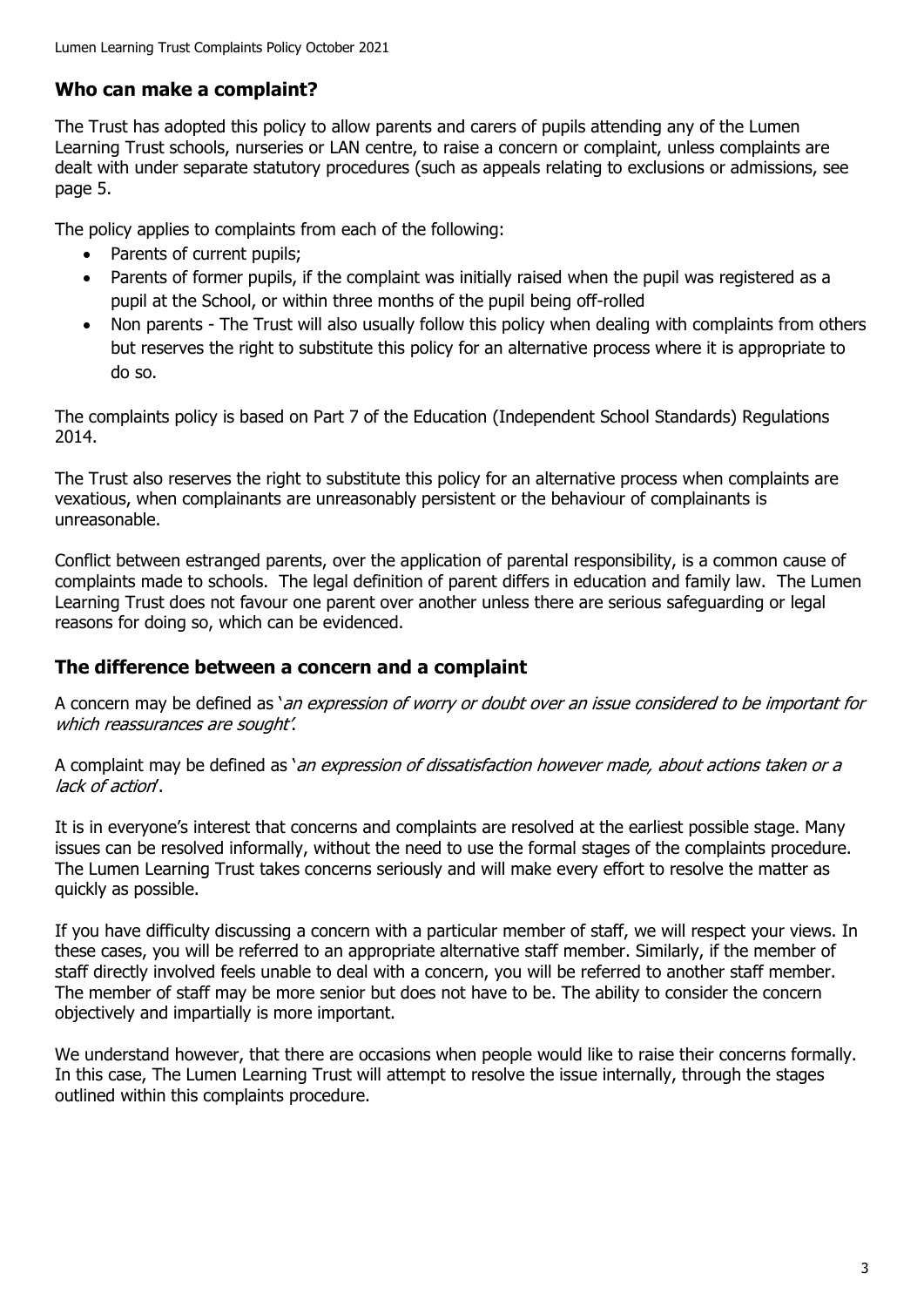### <span id="page-3-0"></span>**How to raise a concern or make a complaint**

A concern can be raised in person, in writing or by telephone. They may also be made by a third party acting on behalf of the person with the concern, as long as they have appropriate consent to do so. Concerns should be raised with either the Class Teacher or Headteacher.

If the issue remains unresolved, the next step is to make a formal complaint, using the Complaint form (Appendix B).

Complainants should not approach individual governors to raise concerns or complaints. They have no power to act on an individual basis and it may also prevent them from considering complaints at a later stage of the procedure.

Template complaint forms are included at the end of the policy. If you require help in completing the form, please contact the school office. You can also ask a third-party organisation such as the Citizens Advice to help you.

In accordance with equality law, we will consider making reasonable adjustments if required, to enable complainants to access and complete this complaints procedure. For instance, providing information in alternative formats, assisting complainants in raising a formal complaint or holding meetings in accessible locations.

#### <span id="page-3-1"></span>**Anonymous complaints**

We will not normally investigate anonymous complaints. However, the Headteacher, Chair of Governors, Executive Principal or Chair of Directors, as appropriate, will determine whether the complaint warrants an investigation.

#### <span id="page-3-2"></span>**Timescales for raising a complaint**

You must raise the complaint within **three months** of the incident or, where a series of associated incidents have occurred, within three months of the last of these incidents. We will consider complaints made outside of this time frame only if exceptional circumstances apply.

#### <span id="page-3-3"></span>**Complaints received outside of term time**

We will consider complaints made outside of term time to have been received on the first school day after the holiday period.

#### <span id="page-3-4"></span>**Audio or video evidence**

Complainants should make sure they obtain informed consent from all parties present before recording conversations or meetings. In line with DfE guidance, we do not normally accept electronic recordings as evidence when we are asked to consider a complaint. Unless exceptional circumstances apply, we will not accept, as evidence, recordings of conversations that were obtained covertly and without informed consent of all parties being recorded.

# <span id="page-3-5"></span>**Deviation from the procedure**

There may be occasions when it's necessary or reasonable to deviate from the published complaints procedure. In these cases, the complainant will be kept informed and reasons for the deviation given.

# <span id="page-3-6"></span>**Regulatory Framework**

This policy has been prepared to meet the Trust's responsibilities under: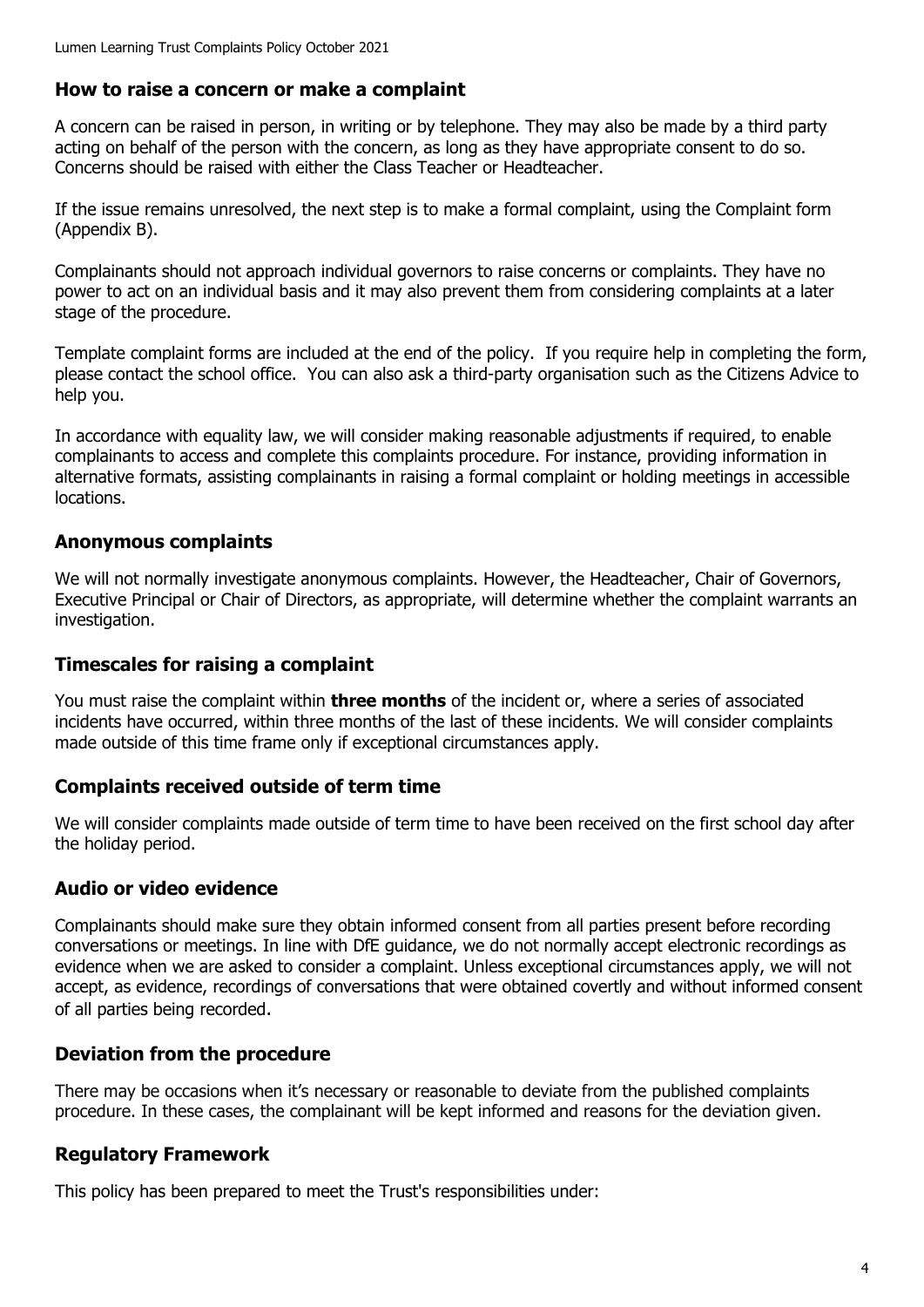Statutory framework for the Early Years Foundation Stage (DfE, March 2017); Education and Skills Act 2008; Children Act 1989; Childcare Act 2006; Data Protection Act 2018 and General Data Protection Regulation (GDPR); and Equality Act 2010.

# <span id="page-4-0"></span>**Publication and availability**

- Information is available on the School websites and the policy is published on the Trust's website
- This policy is available in hard copy on request.
- A copy of this policy is available for inspection from the Trust's office during the school day.
- This policy can be made available in large print or other accessible format if required.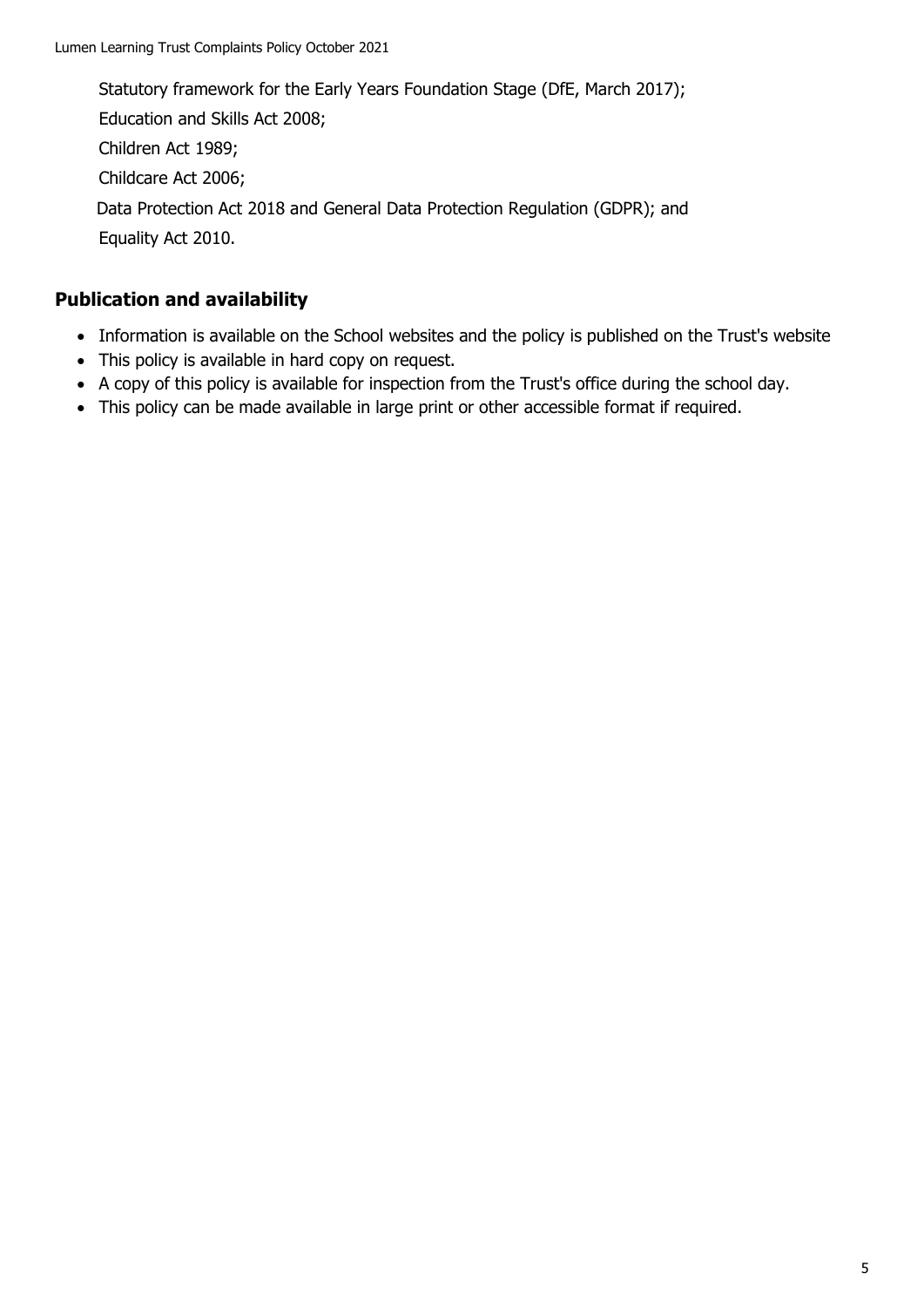# <span id="page-5-0"></span>**Scope of this complaints procedure**

These types of complaint are subject to other statutory procedures that are separate from this general complaints procedure:

| <b>Exceptions</b>                                                                                        | Who to contact                                                                                                                                                                                                                                                   |
|----------------------------------------------------------------------------------------------------------|------------------------------------------------------------------------------------------------------------------------------------------------------------------------------------------------------------------------------------------------------------------|
| Admissions to schools                                                                                    | Concerns about admissions should be handled through a<br>separate process $-$ either through the appeals process or via the<br>local authority.                                                                                                                  |
| Matters likely to require a Child<br>Protection Investigation                                            | Complaints about child protection matters are handled under<br>our child protection and safeguarding policy and in accordance<br>with relevant statutory guidance.                                                                                               |
|                                                                                                          | If you have serious concerns, you may wish to contact the Local<br>Authority Designated Officer (LADO) who has local responsibility<br>for safeguarding or the Surrey Children's Single Point of Access<br>(C-SPA) on 0300 470 9100.                             |
| Exclusion of children from<br>school*                                                                    | Further information about raising concerns about exclusion can<br>be found at: www.gov.uk/school-discipline-<br>exclusions/exclusions.                                                                                                                           |
|                                                                                                          | *complaints about the application of the behaviour policy can be<br>made through the school's complaints procedure. A copy of the<br>policy can be found on Lumen Learning Trust website and a<br>behaviour statement on the individual school website.          |
| Whistleblowing                                                                                           | We have an internal whistleblowing procedure for all our<br>employees, including temporary staff and contractors.                                                                                                                                                |
|                                                                                                          | The Secretary of State for Education is the prescribed person for<br>matters relating to education for whistle-blowers in education<br>who do not want to raise matters direct with their employer.<br>Referrals can be made at: www.education.gov.uk/contactus. |
| Staff grievances                                                                                         | Complaints from staff will be dealt with under the school's<br>internal grievance procedures.                                                                                                                                                                    |
| Staff conduct                                                                                            | Complaints about staff will be dealt with under the school's<br>internal disciplinary procedures, if appropriate.                                                                                                                                                |
|                                                                                                          | Complainants will not be informed of any disciplinary action<br>taken against a staff member as a result of a complaint.<br>However, the complainant will be notified that the matter is<br>being addressed.                                                     |
| Complaints about services<br>provided by other providers<br>who may use school premises<br>or facilities | Providers should have their own complaints procedure to deal<br>with complaints about service. Please contact them direct.                                                                                                                                       |

If other bodies are investigating aspects of the complaint, for example the police, local authority (LA) safeguarding teams or Tribunals, this may impact on our ability to adhere to the timescales within this procedure or result in the procedure being suspended until those public bodies have completed their investigations. If this happens, we will inform you of a proposed new timescale.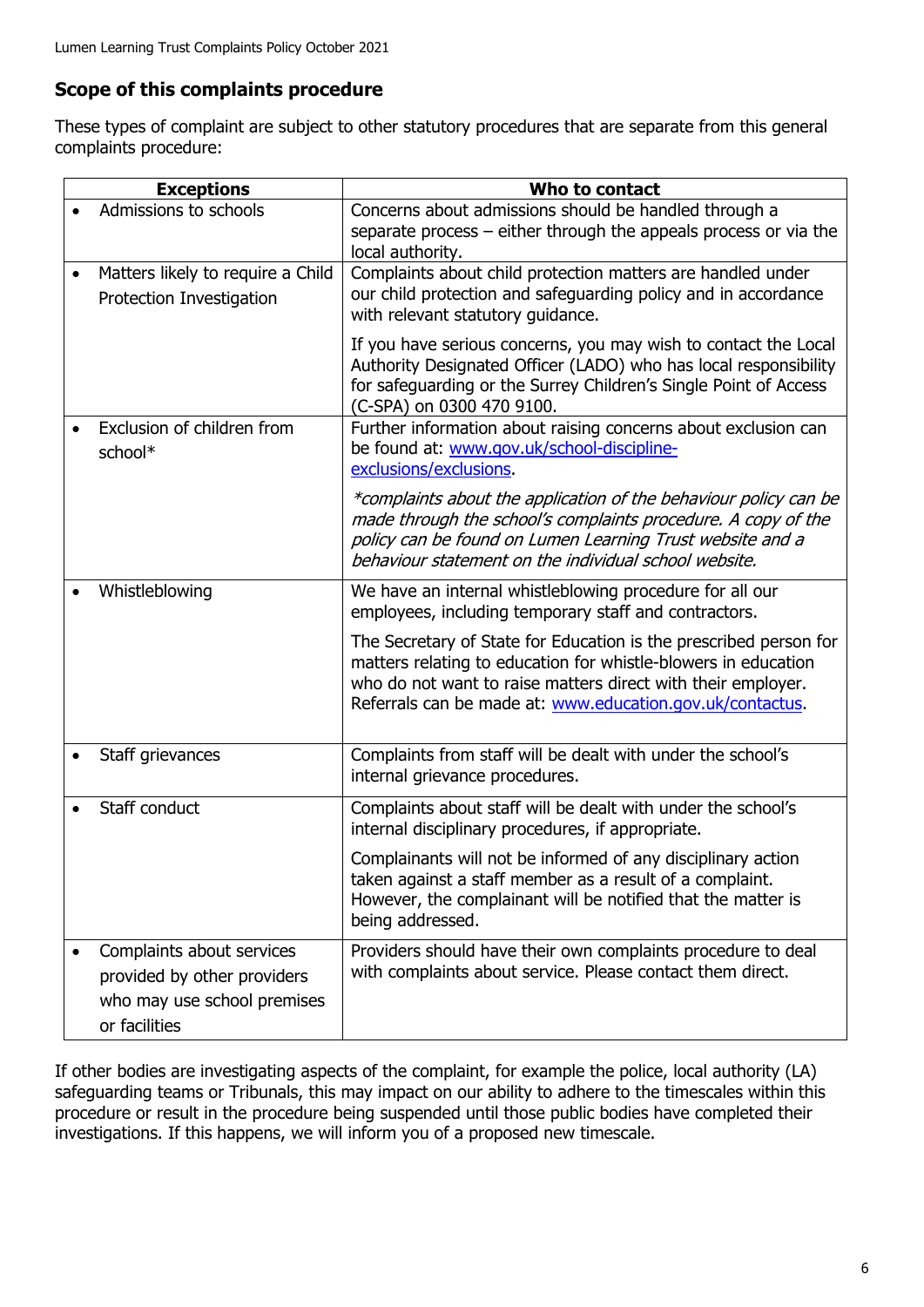If a complainant commences legal action against The Lumen Learning Trust or the individual school in relation to their complaint, we will consider whether to suspend the complaints procedure until those legal proceedings have concluded.

# <span id="page-6-0"></span>**Resolving complaints**

At each stage in the procedure, the Trust wants to resolve the complaint. If appropriate, we will acknowledge that the complaint is upheld in whole or in part. In addition, we may offer one or more of the following:

- an explanation
- an admission that the situation could have been handled differently or better
- an assurance that we will try to ensure the event complained about will not recur
- an explanation of the steps that have been or will be taken to help ensure that it will not happen again and an indication of the timescales within which any changes will be made
- an undertaking to review school policies in light of the complaint
- an apology.

In addition, mediation can provide a helpful mechanism for discussion when a complaint is raised, and can help to rebuild the relationship between parties once all of the investigative stages of the complaints procedure have been complete.

# <span id="page-6-1"></span>**Withdrawal of a complaint**

If a complainant wants to withdraw their complaint, we will ask them to confirm this in writing.

# <span id="page-6-2"></span>**Definitions and interpretation**

Where the following words or phrases are used in this policy:

- References to the **Trust** are references to Lumen Learning Trust, the multi academy trust responsible for the School
- References to **school days** mean Monday to Friday, when the School is open to pupils during term time. The dates of terms are published on the School's website.
- References to **Parent** or **Parents** means the natural or adoptive parents of the pupil (irrespective of whether they are or have ever been married, with whom the pupil lives, or whether they have contact with the pupil) as well as any person who is not the natural or adoptive parent of the pupil, but who has care of, or parental responsibility for, the pupil (e.g. legal guardian).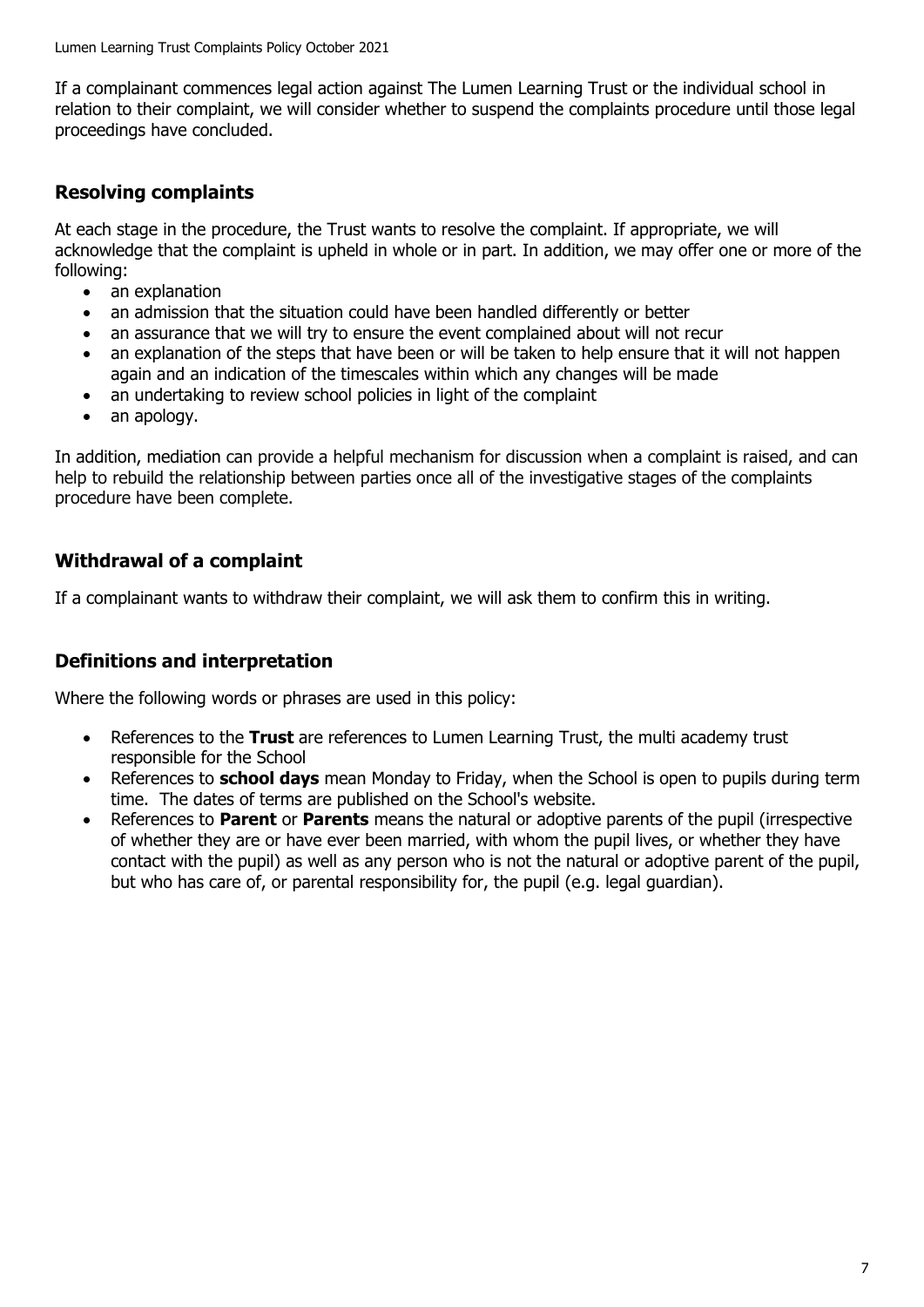# <span id="page-7-0"></span>**Informal concerns and complaints**

It is to be hoped that most concerns can be expressed and resolved on an informal basis, within **10 school days**.

Concerns should be raised with either the Class Teacher, year head/subject head or Headteacher. Complainants should not approach individual governors to raise concerns or complaints. They have no power to act on an individual basis and it may also prevent them from considering complaints at a later stage of the procedure.

# **Who to contact**

Where appropriate, complaints should initially be raised as follows:

- **Educational issues**: if the matter relates to the classroom, the curriculum or special educational needs, please speak or write initially to the Class Teacher. Your complaint may be passed to a more senior member of staff if appropriate;
- **Pastoral care**: for complaints relating to matters outside the classroom, please speak or write to the Class Teacher or Home School Link Worker;
- **Disciplinary matters:** a problem over any pupil disciplinary action taken or a sanction imposed should be raised first of all with the Class Teacher;
- **Financial matters**: a query relating to fees or extras should be addressed in writing to the School Business Manager.

An informal complaint will be acknowledged by telephone, email or letter within **5 school days** of receipt, indicating the action that is being taken and the likely timescales. Such action may include an investigation and/or a meeting with the Parent.

Wherever appropriate, the School will ask the Parent at the earliest stage what they think might resolve the issue.

The Parent will receive a response to the complaint within **15 school days**.

If the Parent is dissatisfied with the response to the informal complaint or in the event that the complaint cannot be resolved by informal means, the Parent may make a formal complaint under Stage 1 of the Trust's Formal Complaint Procedure.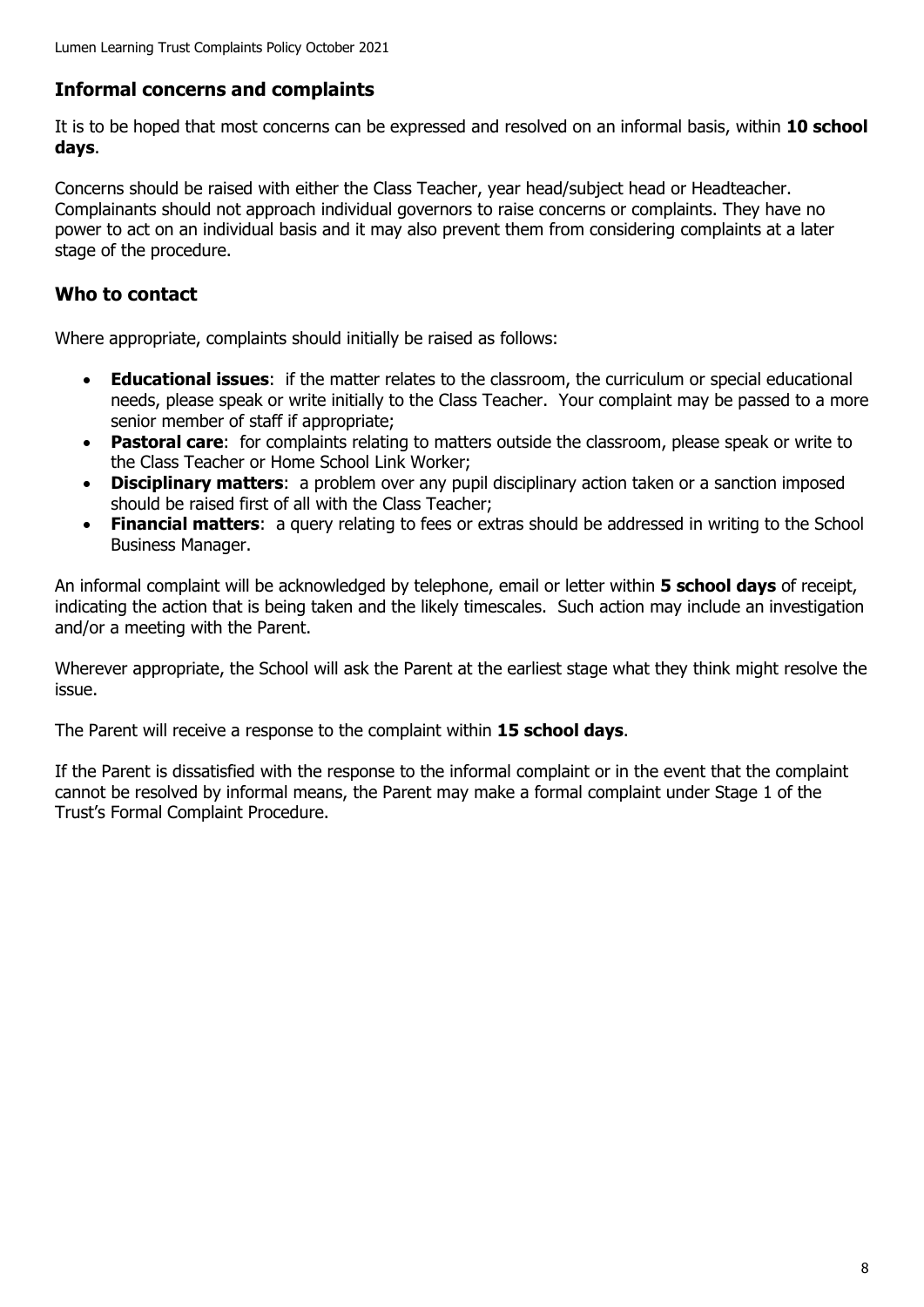# <span id="page-8-0"></span>**Formal complaints**

# <span id="page-8-1"></span>**Summary of timeline for formal complaints**



We expect that most concerns can be resolved informally. We request that prior to entering into any formal process, the complainant requests a meeting with the school to enable both parties to discuss concerns with the aim of resolution before further steps are taken. The aim of the process is to resolve the complaint and achieve reconciliation between the school and the complainant. We recognise that the complainant might not be satisfied with the outcome if it does not find in their favour. It may only be possible to establish the facts and make recommendations.

We ask that you do not discuss your concerns on social networking sites (e.g. Facebook). This can be potentially damaging for the school and/or its pupils, can reach a much wider audience than you might have intended, and more importantly does not give the school the opportunity to resolve the issue. Should a complainant choose to discuss their concern on a social networking site, the school will question the complainant's commitment to finding an appropriate resolution to the complaint.

# **Stage 1 Headteacher Investigation**

- Acknowledgement of receipt of complaint to be sent within 5 days of receipt of the complaint.
- Complaint to be investigated and written response to be received by complainant within 15 days of receipt of the formal complaint.

#### **Stage 2 Governor / Executive Principal / Chair of Directors Investigation**

- If the complainant believes that their complaint has not been fully addressed at Stage 1, they may request to move to Stage 2. This request must be made within **10 days** of the receipt of the outcome letter at Stage 1.
- Acknowledgement of receipt of complaint to be sent within 5 days of receipt of the complaint.
- Complaint to be investigated and written response to be received by complainant within 15 days of receipt of the Stage 2 formal complaint.

#### **Stage 3 Complaint Review Panel Hearing**

- If the complainant believes that their complaint has not been fully addressed at Stage 2, they may request to move to Stage 3. This request must be made within **10 days** of the receipt of the outcome letter at Stage 2.
- Acknowledgement of receipt of request to escalate complaint to Stage 3 to be sent within 5 days.
- Hearing to be held within 30 days of receipt of request to go to Stage 3.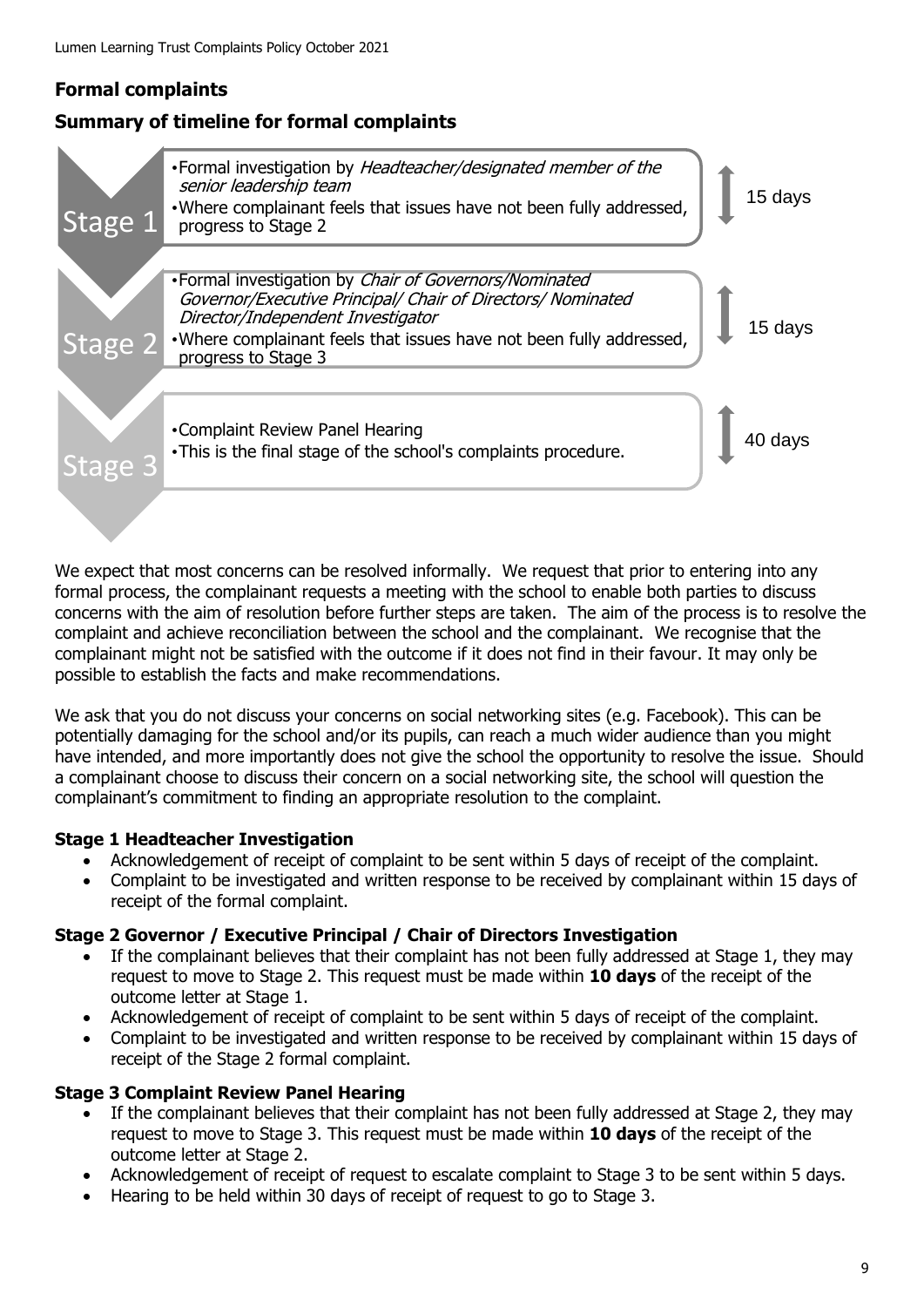Lumen Learning Trust Complaints Policy October 2021

- Paperwork for Stage 3 hearing to be received from all parties at least 7 days before the hearing.
- Paperwork for Stage 3 hearing to be sent to all parties at least 3 days before the hearing.
- Outcome letter from panel to be received by complainant within 10 days of the hearing.

If at any time a child protection concern becomes apparent, the child protection process will take precedence over the complaints process, which will be halted until the child protection matter is resolved.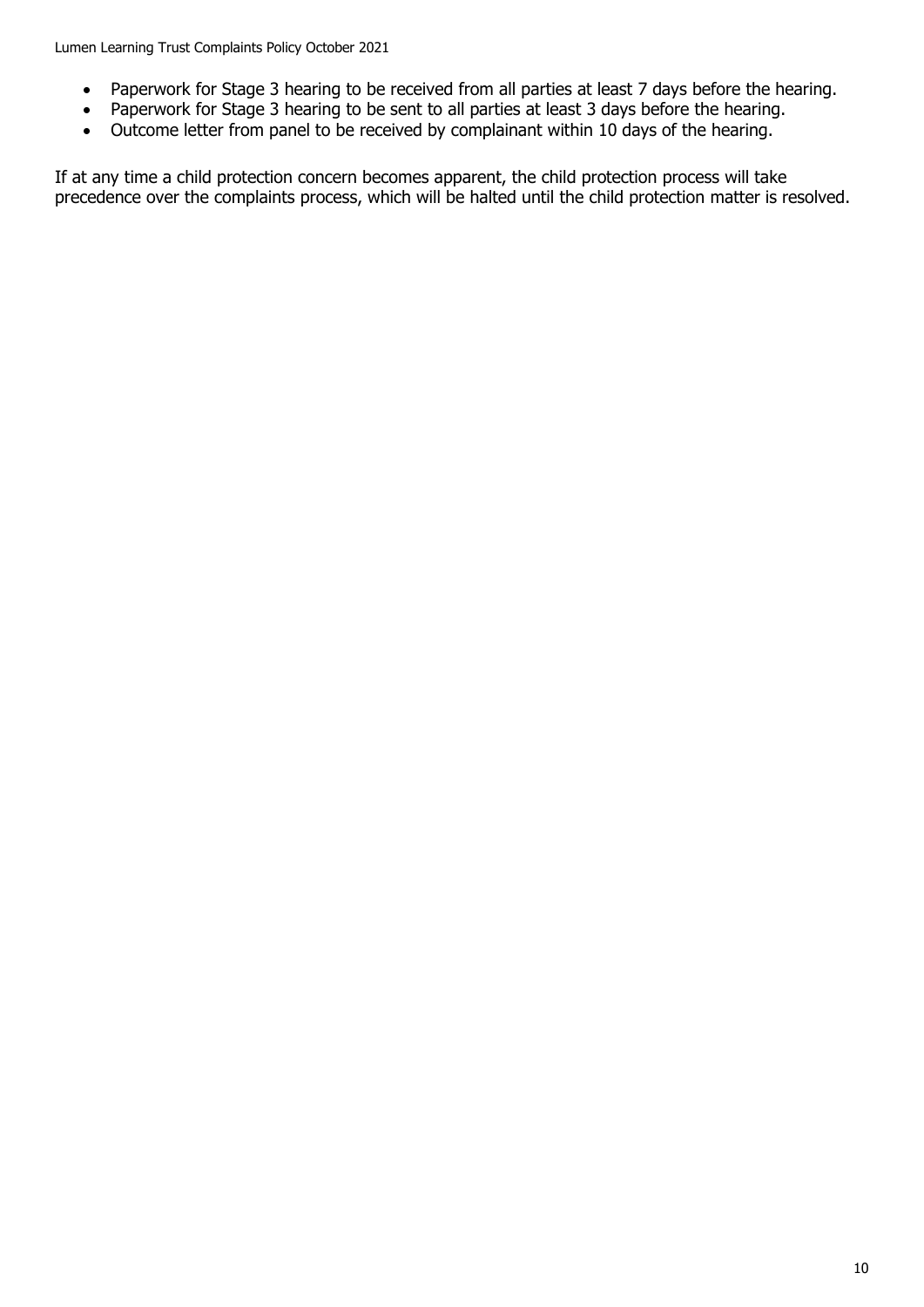

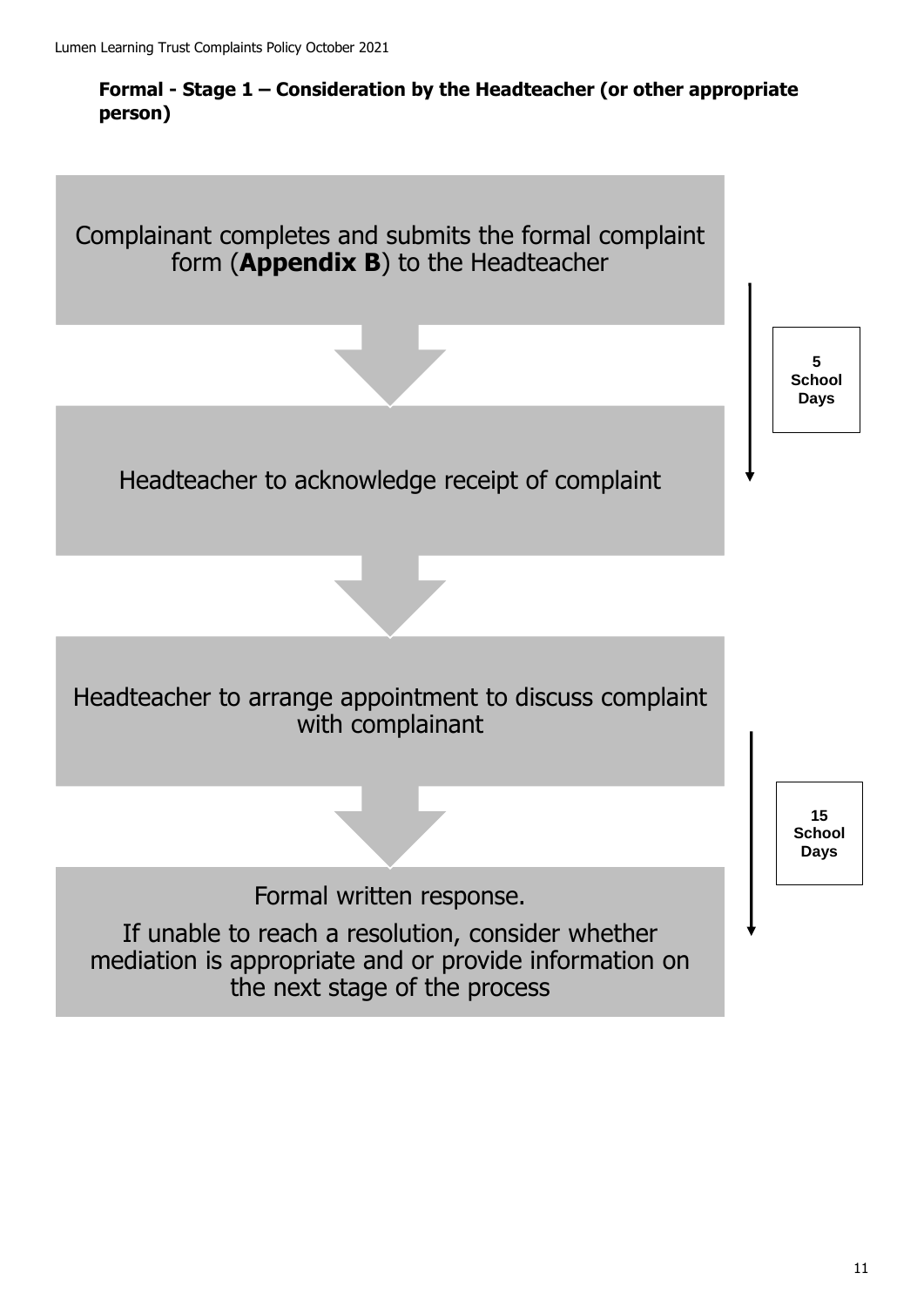# <span id="page-11-0"></span>**Stage 1 – Headteacher investigation**

Complaints will usually only progress to Stage 1 after first being considered at the informal stage, and where the Parent indicates that they intend to escalate a matter to the formal stage.

Formal complaints must be made to the Headteacher (unless they are about the Headteacher or governance) –via the school office. Should the complaint be about the Headteacher or governance the complaint will be considered at Stage 2 of the policy. This may be done in person or in writing (preferably on the Complaint Form (see Appendix A for the contact details of the Headteacher, and Appendix B for a copy of the form). The form is useful as it ensures that relevant information is communicated at the outset.

The Headteacher will record the date the complaint is received and will acknowledge receipt of the complaint in writing (either by letter or email) within **5 school days**.

Within this response, the Headteacher will seek to clarify the nature of the complaint, ask what remains unresolved and what outcome the complainant would like to see. The Headteacher can consider whether a face to face meeting is the most appropriate way of doing this.

Note: The Headteacher may delegate the investigation to another member of the school's senior leadership team but not the decision to be taken.

During the investigation, the Headteacher (or investigator) will:

- if necessary, interview those involved in the matter and/or those complained of, allowing them to be accompanied if they wish
- keep a written record of any meetings/interviews in relation to their investigation.

At the conclusion of their investigation, the Headteacher will provide a formal written response within **15 school days** of the date of receipt of the complaint.

If the Headteacher is unable to meet this deadline, they will provide the complainant with an update and revised response date.

The response will detail any actions taken to investigate the complaint and provide a full explanation of the decision made and the reason(s) for it. Where appropriate, it will include details of actions The Trust/School will take to resolve the complaint.

The Headteacher will advise the complainant of how to escalate their complaint if they believe it has not been fully addressed at this stage.

Where a complaint is not regarding a child at the School, the Trust reserves the right to deviate from the formal stages of the Complaints policy, to provide a formal response and where possible seek resolution.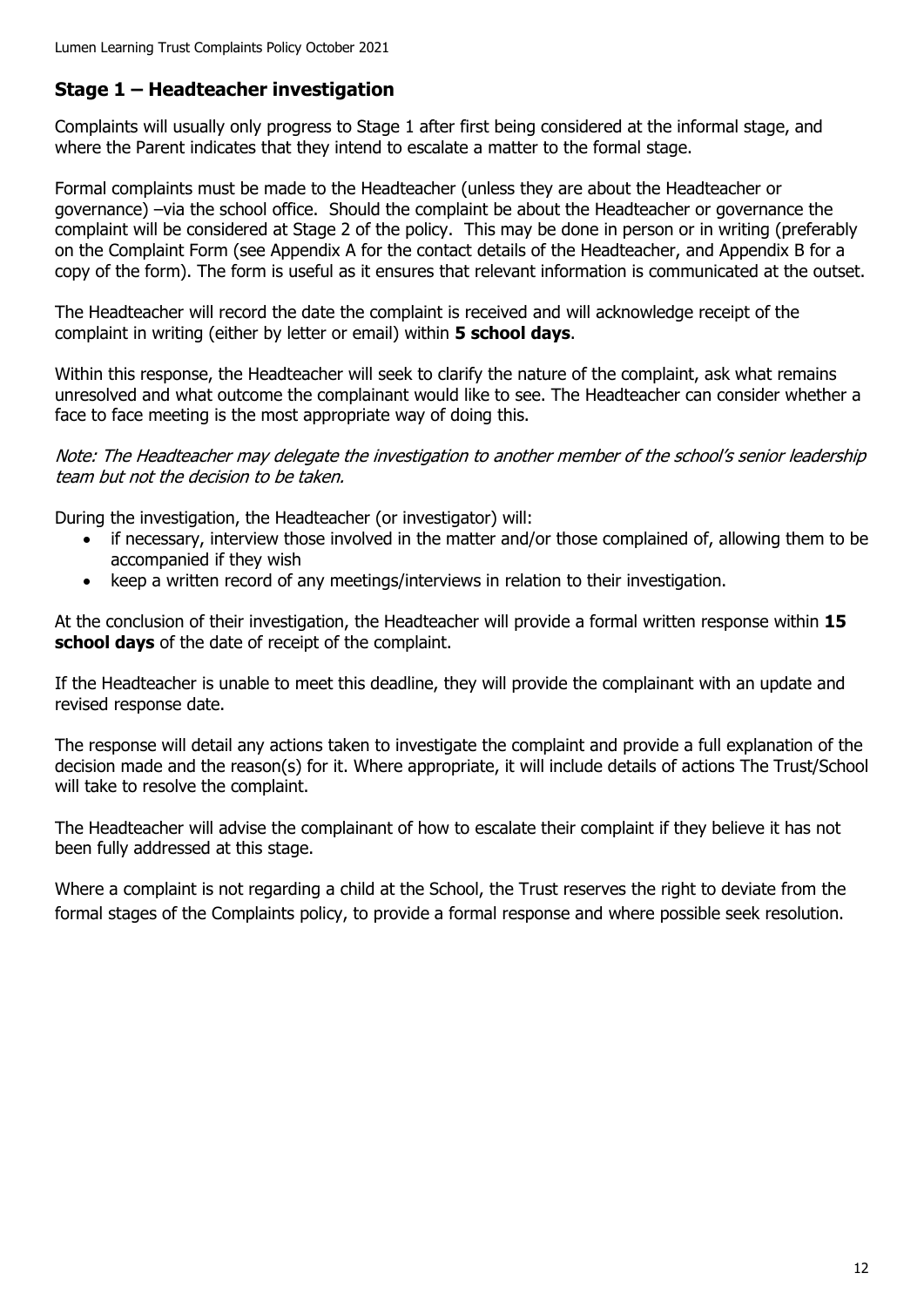# **Stage 2 Investigation**

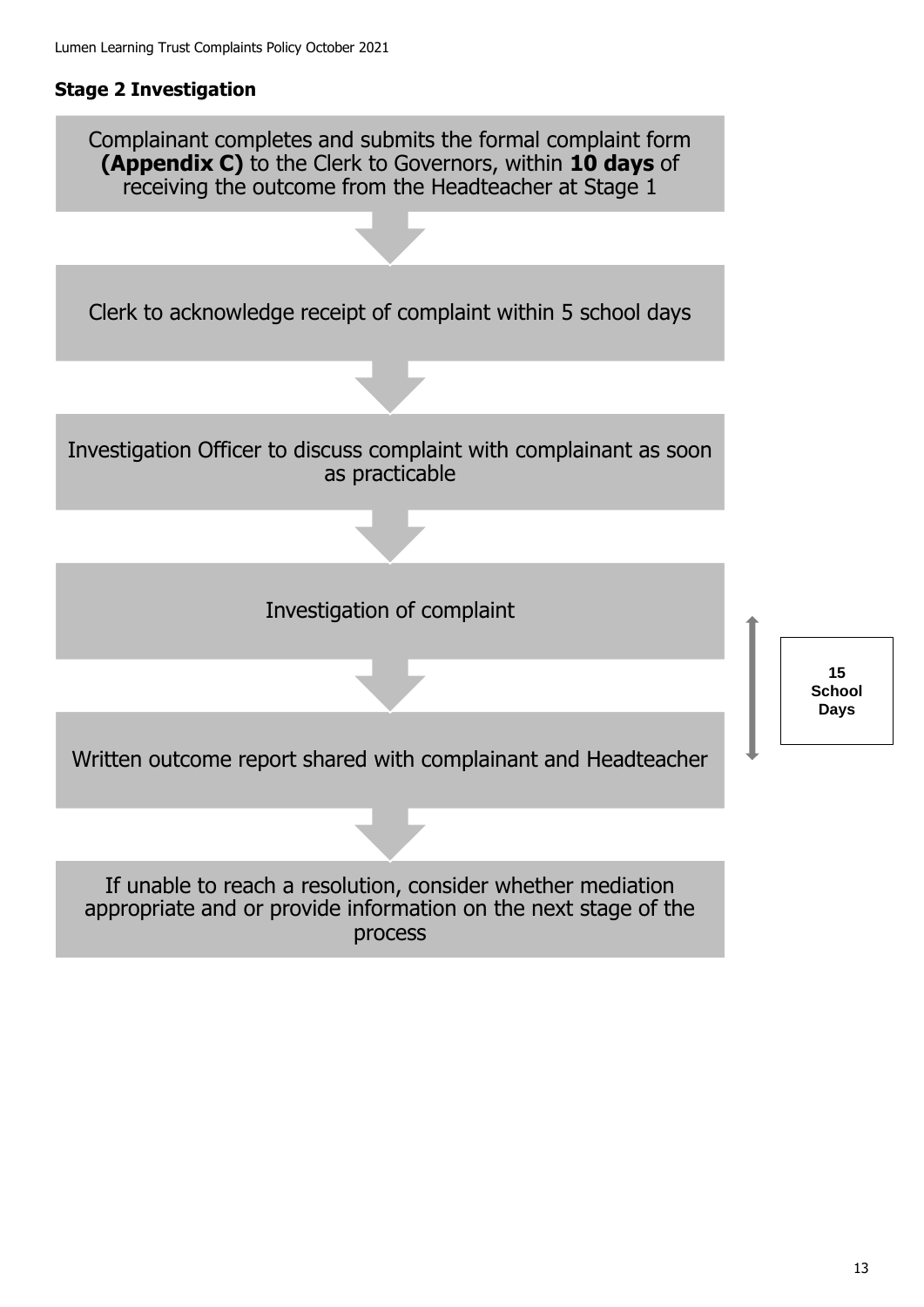# <span id="page-13-0"></span>**Stage 2 Investigation**

Complaints will usually only progress to Stage 2 after first being considered at Stage 1.

If the complainant believes that their complaint has not been fully addressed at Stage 1, they may request a Stage 2 investigation. This should be done in writing (preferably on the Complaint Form (see Appendix A for the contact details of the Clerk of Governors, and Appendix C for a copy of the form for this stage). Completing the form will facilitate the collection of relevant information and expedite the process.

The investigation of the complaint will be undertaken by either the Chair of Governors/a Nominated Governor/the Executive Principal/Chair of Directors/nominated Director or independent investigating officer. The investigator will have had no prior involvement in the complaint.

Receipt of the complaint form will be acknowledged. In most cases the complainant will be invited to meet with the investigator at the outset of the process. The aim of this meeting is to enable the investigator to understand the scope of the complaint and desired outcomes prior to commencing their investigation.

The investigator will consider all relevant evidence; this may include but is not limited to:

- evidence and outcome from Stage 1 investigation if applicable
- a statement from the complainant
- where relevant a meeting with/statement from an individual who is the subject of the complaint
- any previous correspondence regarding the complaint
- any supporting documents from all parties
- interviews with /statements from anyone related to the complaint
- relevant policies and whether they were followed
- written records will be kept of all meetings and interviews held in relation to the complaint. Personal data may be redacted and names anonymised or cyphered in line with data protection principles.

After considering the available evidence, the investigator may:

- uphold the complaint and direct that certain action be taken to resolve it
- not uphold the complaint and if requested provide the complainant with details of the Stage 3 complaint review process
- uphold the complaint in part: in other words, the investigator may find one aspect of the complaint to be valid, but not another aspect. They may recommend certain action to be taken to resolve any aspect that they find in favour of the complainant.

The investigator should inform the complainant of their decision in writing **within 15 days of receipt of the complaint.** They should explain clearly why they have come to the decision that they made. They should detail any agreed actions as a result of the complaint. Finally, they should provide the complainant with details of how to progress the complaint to Stage 3 if they believe their complaint has not been fully addressed, providing them with the contact details of the Clerk to the Directors Body (Appendix A). Should the complaint not be resolved mediation may be considered using an impartial and objective mediation service.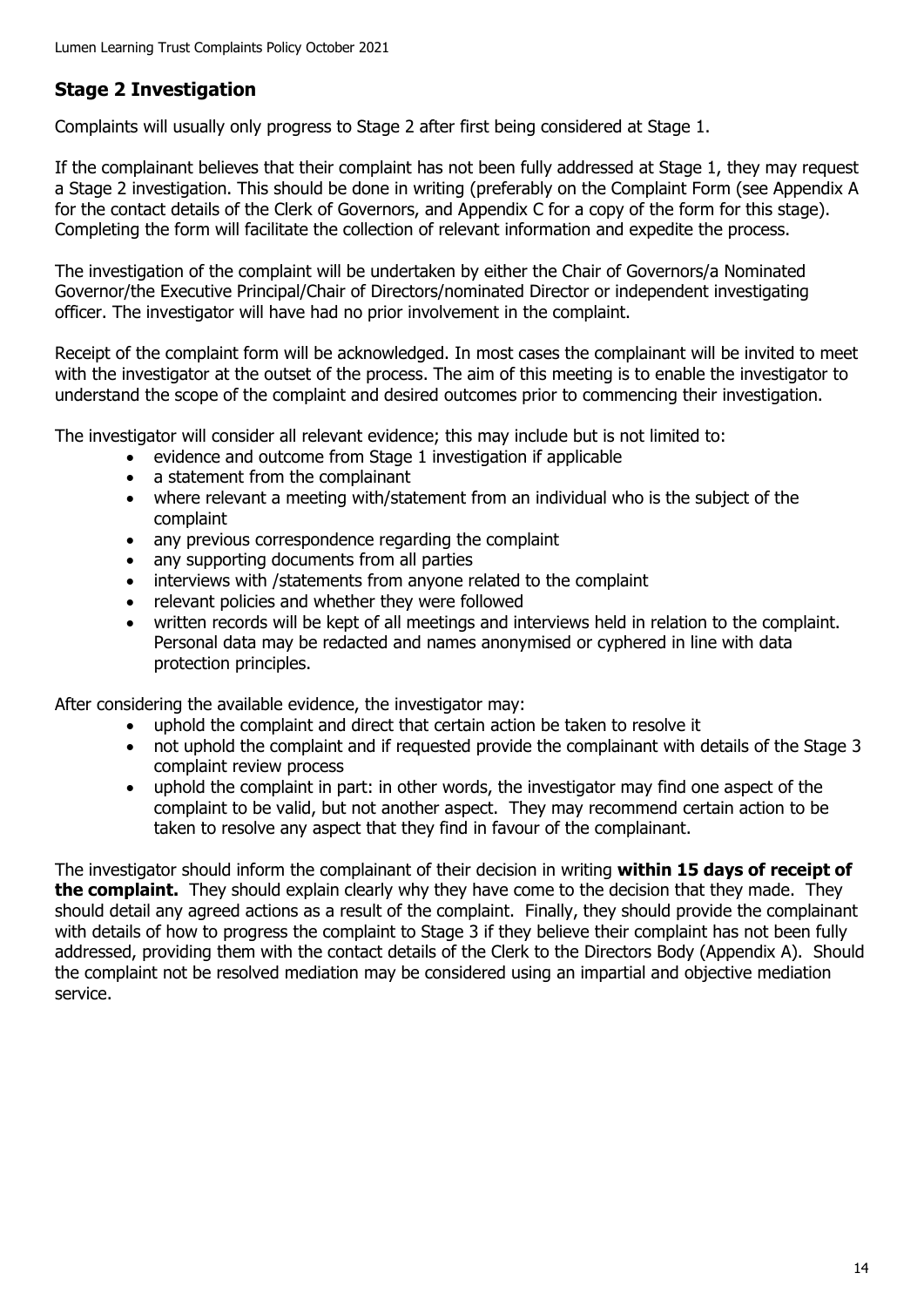# **Stage 3 – Complaint Review Panel**

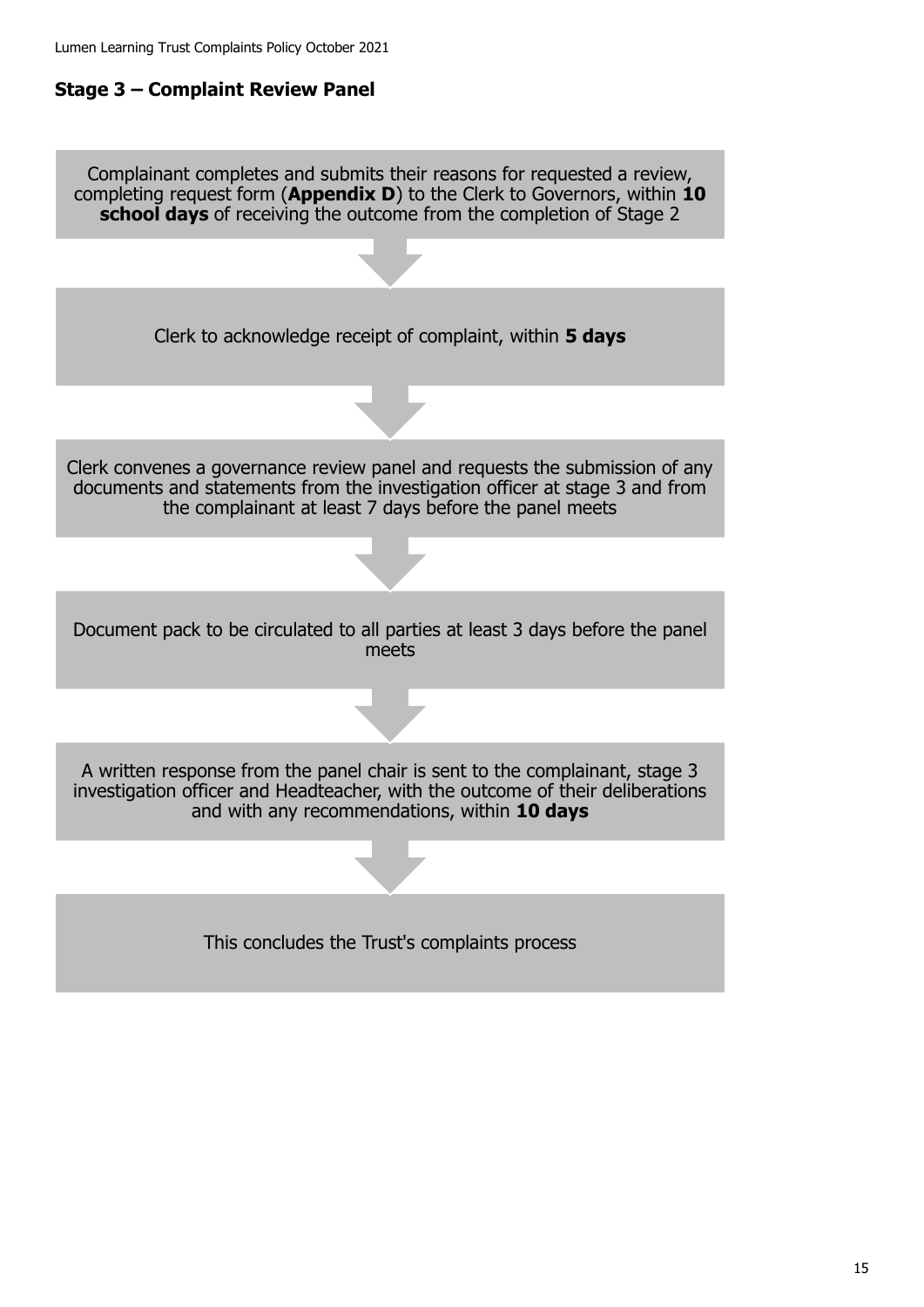# <span id="page-15-0"></span>**Stage 3 – Complaint Review Panel Meeting**

Complaints will usually only progress to Stage 3 after first being considered at Stage 1 and Stage 2.

If the complainant does not believe that their complaint has been fully addressed at Stage 2 and wishes to take the matter further, they can escalate the complaint to Stage 3. To make this request the complainant should complete the form found in Appendix D. This consists of a Panel hearing with at least three panel members involved in school governance who were not directly involved in the matters detailed in the complaint or any previous investigation. One of the Complaint Panel members will be independent of the management and running of the Trust. This means that the independent Complaint Panel member will not be a Director or an employee of the Trust. As such this could be a member of a Local Governance Board at another school within the Trust or someone involved in school governance outside the Trust. The Clerk will establish and convene the panel.

This is the final stage of the Trust's complaints procedure.

#### **The purpose of the panel meeting is to:**

- Review whether the Trust has followed its policies and procedures in its management of the complaint
- Consider ways to achieve reconciliation between the School/Trust and the complainant
- The purpose of Stage 3 is not to re-investigate the complaint, but to review how the School / Trust has previously dealt with the complaint.

#### **The role of the Panel is to:**

- establish the facts surrounding the complaints that have been made by considering:
	- $\circ$  the documents provided by both parties; and
	- o any representations made by the Parents, the Headteacher and the Executive Principal & Chair of Directors;
- to reach a decision, on the balance of probabilities, as to whether each complaint is point is upheld.

#### **Timeline**

A request to escalate to Stage 3 must be made to the Clerk, via the school office, within **10 school days** of receipt of the Stage 2 response. Requests received outside of this time frame will only be considered if exceptional circumstances apply and are explained to the Clerk at the same time that the request for a Stage 3 hearing is made.

The Clerk will record the date the complaint is received and acknowledge receipt of the complaint in writing (either by letter or email) within **5 school days**.

The Clerk will write to the complainant to inform them of the date of the meeting. They will aim to convene a meeting within **30 school days** of receipt of the Stage 3 request. If this is not possible, the Clerk will provide an anticipated date and keep the complainant informed. If the complainant rejects the offer of three proposed dates, without good reason, the Clerk will decide when to hold the meeting. In this case the Panel will meet with the Clerk in attendance, and consider the complaint on the basis of written submissions from both parties, with neither party being present.

At least **10 school days** before the meeting, the Clerk will:

- confirm and notify both parties of the date, time and venue of the meeting, ensuring that, if the complainant is invited, the dates are convenient to all parties and that the venue and proceedings are accessible and
- inform both parties that copies of any further written material should be submitted to the clerk at least **7 school days** before the meeting. Any evidence submitted after this, including on the day of the hearing, will only be considered in exceptional circumstances with the agreement of the panel, whose decision is final.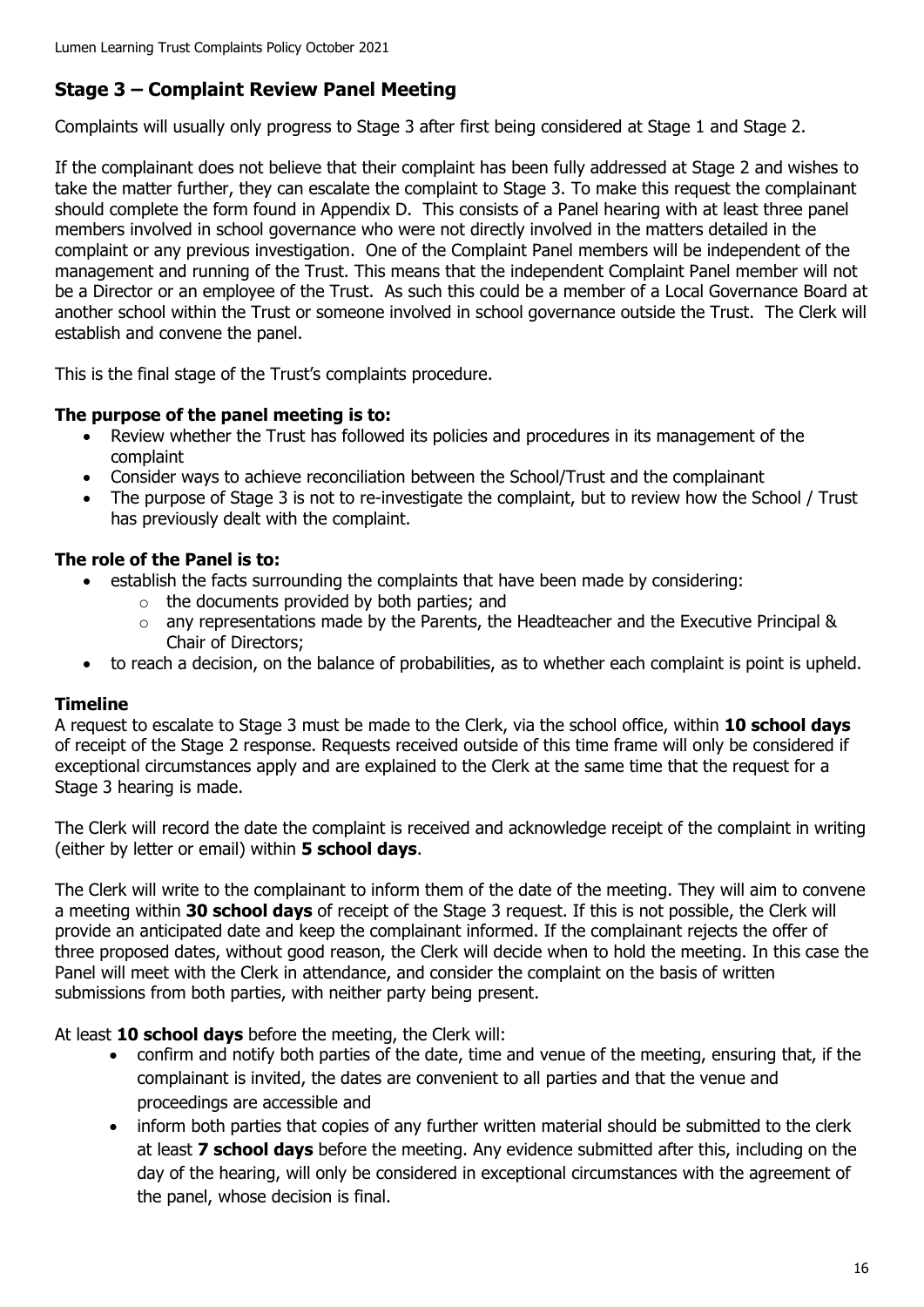Any written material will be collated and circulated by the clerk to all parties so that it is received at least **3 school days** before the date of the meeting. The Panel will not normally accept, as evidence, recordings of conversations that were obtained covertly and without the informed consent of all parties being recorded.

#### **Attendees at the meeting**

The Clerk will invite the following parties as applicable:

- a panel of three people involved in school governance, one or more of whom is independent
- the complainant
- the Headteacher
- investigating member of SLT (if appropriate)
- the Stage 2 investigator, who dealt with the complaint at Stage 2
- relevant witnesses

The complainant may ask to be accompanied to the meeting by a supportive companion, interpreter or advocate. It is not advisable for this person to be a member of the school community, for reasons of confidentiality and to avoid conflict of interest. The complainant must advise the Clerk to the Complaint Review Panel of the name and role of this additional person prior to the hearing, and the Clerk will seek agreement from the chair of the Panel. If the additional person is attending as an advocate, they will be presenting the complainant's case and speaking on their behalf, and therefore the complainant will not be able to address the Panel directly. If the additional person is attending as a supportive companion, they will not be able to address the Panel directly.

If assistance with the request is required, for example because of a disability, please inform the Clerk to Directors who will be happy to make appropriate arrangements.

The Hearing is an internal process, not legal proceedings, and legal representation is therefore inappropriate and unnecessary. If the Parent wishes to be accompanied by a relative or friend who is legally qualified, the Parent is required to notify the Clerk to Directors in the initial request for a Panel meeting. The Parent should note that the Complaint Review Panel will wish to speak to that person directly prior to the meeting, and they will not be permitted to act as an advocate or address the Complaint Panel at the meeting unless invited to do so by the Chair of the Complaint Review Panel.

Representatives from the media are not permitted to attend.

Parents may withdraw their request for a Hearing at any point up to and including the intended date of the panel meeting.

#### **Conduct of the meeting**

The aim of the meeting should be to resolve the complaint and achieve reconciliation between the school and the complainant. We recognise that the complainant might not be satisfied with the outcome if the meeting does not find in their favour. It may only be possible to establish the facts and make recommendations. Financial compensation is not a possible outcome of the process.

The Panel will consider the complaint as submitted at Stage 1 and 2. Any new issues will need to be dealt with by a separate complaint procedure.

The Panel will not only consider the handling of the complaint at the previous stages, but will also consider those aspects of the original complaint which the complainant believes have not been fully addressed.

The meeting will be held in private and is confidential. Electronic recordings of meetings or conversations are not normally permitted unless a complainant's own disability or additional needs require it. Prior knowledge and consent of all parties attending must be sought before meetings or conversations are recorded. Consent will be recorded in any minutes taken. No notes or other records or oral statements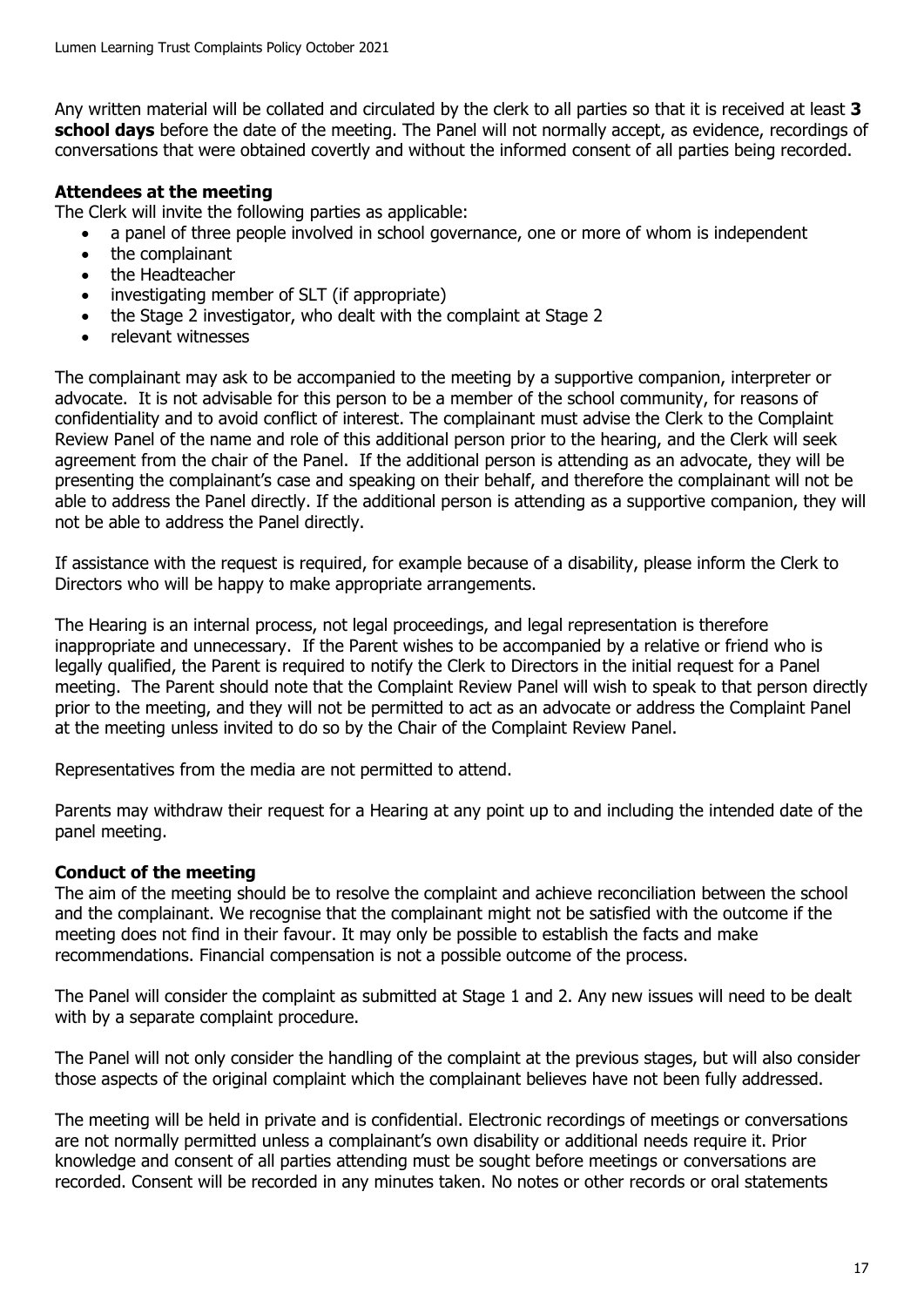about any matter discussed in or arising from the proceeding shall be made available directly or indirectly to the press or other media (including social media).

The Complaint Review Panel members will appoint one of their number to be the Chair of the Complaint Review Panel throughout the proceedings.

The format of the meeting is that the complainant is given a set amount of time to make their case. The Panel and the school may then ask the complainant questions for clarification. The school then has the same amount of time to make their case. The Panel and complainant then have the opportunity to seek clarification from the school. Both parties then leave the meeting and the Panel will deliberate.

All those present during the meeting are expected to show courtesy, restraint and good manners or, after due warning, the meeting may be adjourned or terminated at the discretion of the Chair. Any person who is dissatisfied with any aspect of the way the meeting is conducted must say so before the proceedings go any further and his/her comment will be minuted.

The Panel will consider the complaint and all the evidence presented and will come to their decisions on the balance of probabilities. The Panel can:

- uphold the complaint in whole or in part
- dismiss the complaint in whole or in part
- determine that all or part of the complaint is out of their scope to consider.

If the complaint is upheld in whole or in part, the Panel will:

- decide on the appropriate action to be taken to resolve the complaint
- where appropriate, recommend changes to the school's systems or procedures to prevent similar issues in the future.

The Chair of the Panel will provide the complainant and the Trust with a full explanation of their decision and the reason(s) for it, in writing, and a copy of the minutes of the Panel hearing, within **10 school days**.

The letter to the complainant will include details of how to contact the Education and Skills Funding Agency (ESFA) if they believe that their complaint has been handled unreasonably or unlawfully by the Trust.

The response will detail any actions taken to investigate the complaint and provide a full explanation of the decision made and the reason(s) for it. Where appropriate, it will include details of actions the Trust / School will take to resolve the complaint.

The panel will ensure that those findings and recommendations are sent by electronic mail or otherwise given to the complainant and, where relevant, the person complained about. Furthermore, they will be available for inspection on the school premises by the proprietor and the Headteacher.

A written record will be kept of all complaints, and of whether they are resolved at the preliminary stage or proceed to a panel hearing, along with what actions have been taken, regardless of the decision.

All correspondence statements and records relating to individual complaints will be kept confidential, except where the Secretary of State or a body conducting an inspection under section 109 of the 2008 Act requests access to them.

The complaint investigator/the Chair of the Complaint Review Panel will ensure that a copy of all relevant information relating to the complaint is kept at the school in a secure, confidential file, separate from staff and pupil records. This information should be retained for six years from the date of the complaint, in line with guidance from the Information and Records Management Society ([www.irms.org.uk](http://www.irms.org.uk/)) and in accordance with the principles of the Data Protection Act (DPA) 2018 and the General Data Protection Regulations (GDPR). The complainant should be informed that this will be done.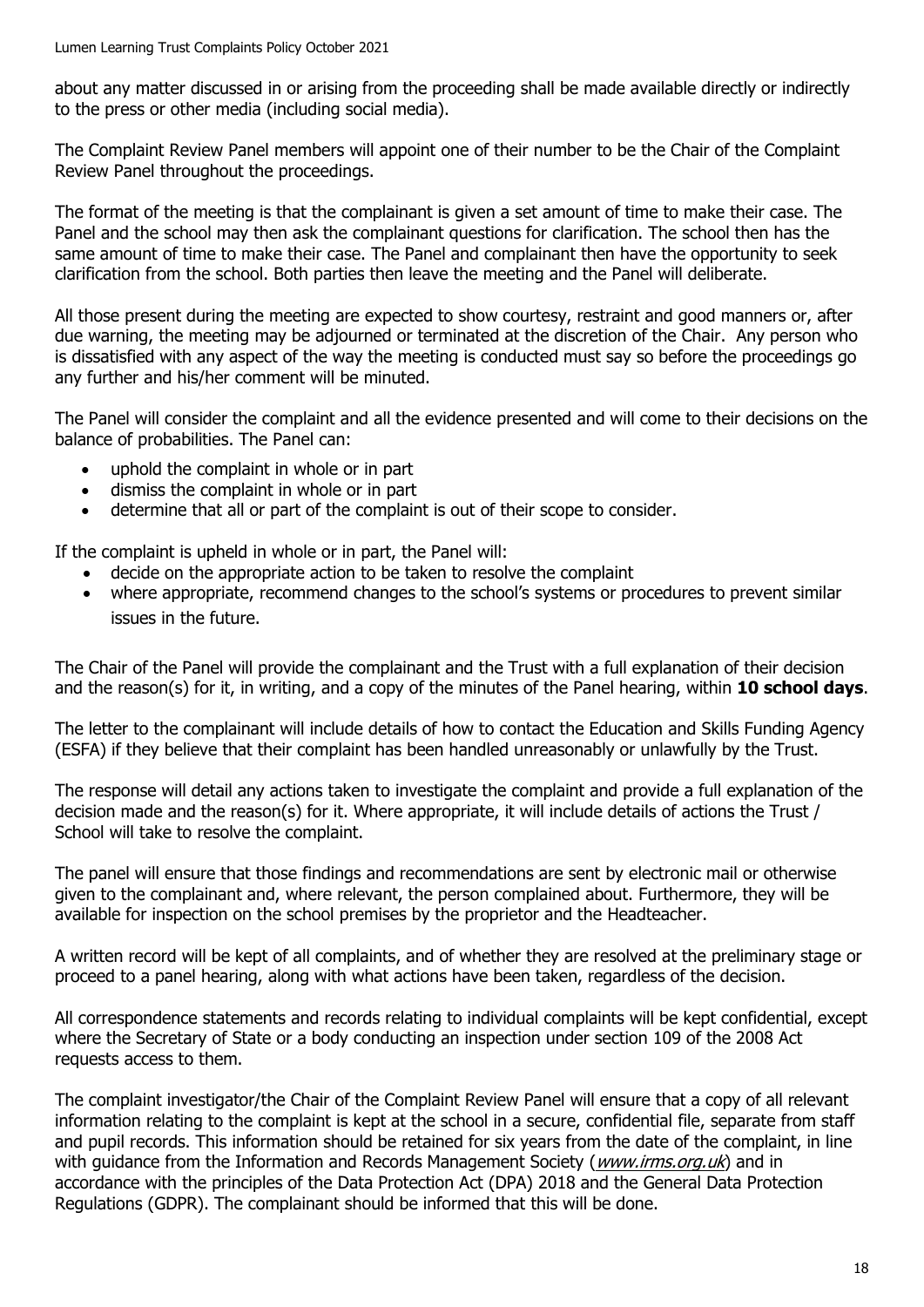If a duplicate complaint is received by a new complainant following completion of the Stage 3 procedure, the School will inform the new complainant that the matter is closed.

# **School staff**

Complaints against school staff are dealt with by the Headteacher (Stage 1). If unresolved by the Executive Principal (Stage 2).

Complaints against the Headteacher are dealt with by the Executive Principal (Stage 2).

#### **Governors**

If the complaint is: jointly about the Chair and Vice Chair or the entire Local Governance Board or the majority of the Local Governance Board

Stage 3 will be heard by a committee of Directors.

#### **Complaints escalated to/about the Trust, Executive Principal or Director**

If a complaint is escalated to the Trust or if a complainant wishes to complain directly about the Trust, then the complaint should be sent to the Executive Principal, via the Clerk to Directors, to be investigated.

The Executive Principal will write to the complainant acknowledging the complaint within **5 school days** of the date that the written request was received. The acknowledgement will confirm that the complaint will now be investigated under Stage 2 of this Complaints Policy and will confirm the date for providing a response to the complainant.

If a complaint is made about the Trust, Executive Principal or Director by a non-parent or is not regarding a child at the School, we reserve the right to deviate from the formal stages of the Complaints policy, to provide a formal response and where possible seek resolution.

Following the investigation, the Executive Principal will write to the complainant confirming the outcome within **15 school days** of the date that the letter was received. If this time limit cannot be met, the Executive Principal will write to the Complainant explaining the reason for the delay and providing a revised date.

If the complaint concerns the Executive Principal or a Director, the complaint should be investigated by the Chair of the Trust Board. If a formal complaint form is received about the Chair, the complaint will be referred to the Vice Chair for investigation.

NB. Where the Chair of the Trust Board has investigated the complaint, they will write the letter of outcome to the Complainant and provide a copy to the Executive Principal.

If the complainant is not satisfied with the outcome of the previous stage, the complainant should write to the Clerk to Directors asking for the complaint to be heard before a Complaint Review Panel, within 10 school days. The procedure will mirror that outlined under Stage 3 – Panel Hearing above.

If the complaint is:

- iointly about the Chair and Vice Chair or
- the entire trust board or
- the majority of the trust board

the complaint will be heard by a completely independent panel.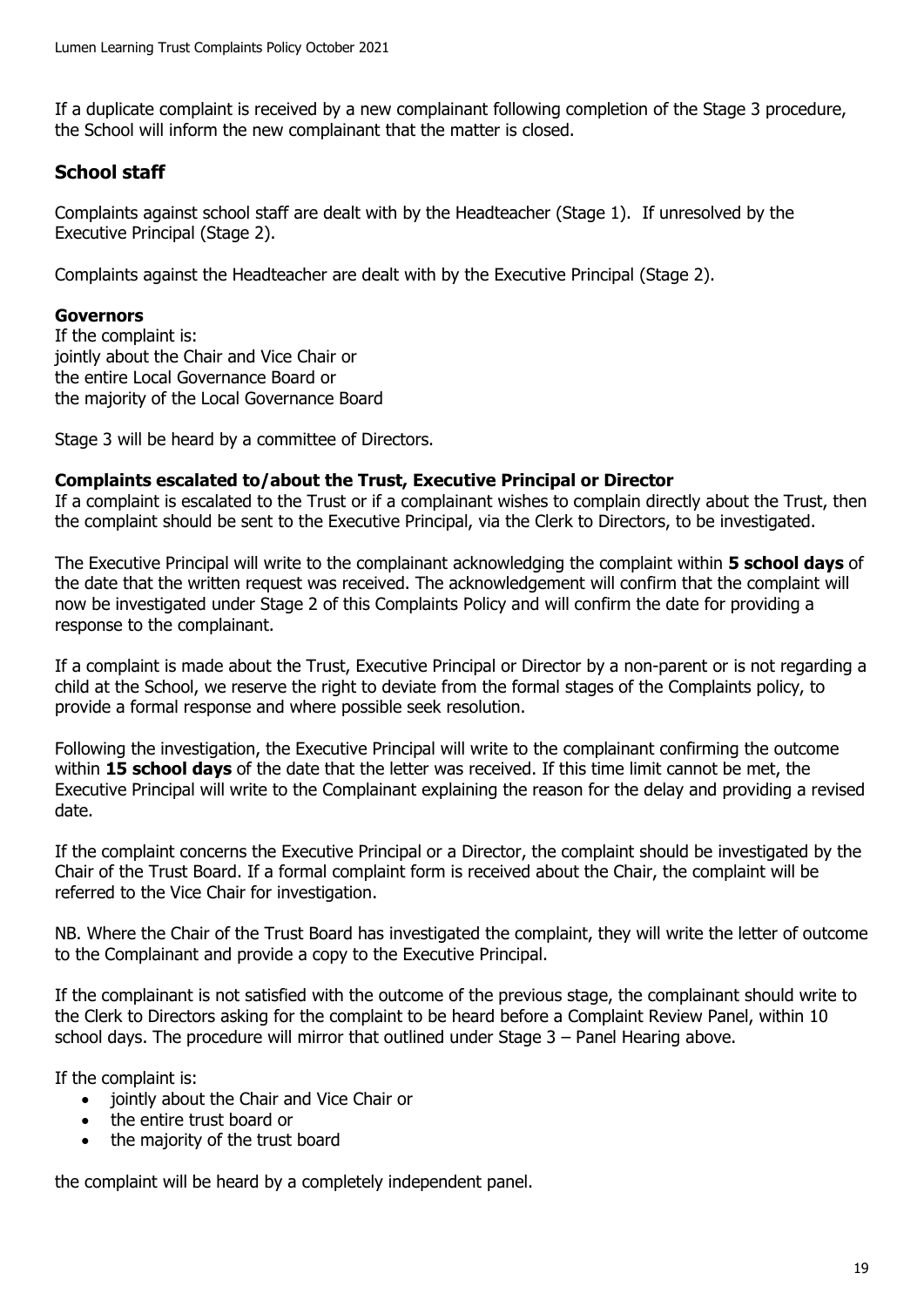Lumen Learning Trust Complaints Policy October 2021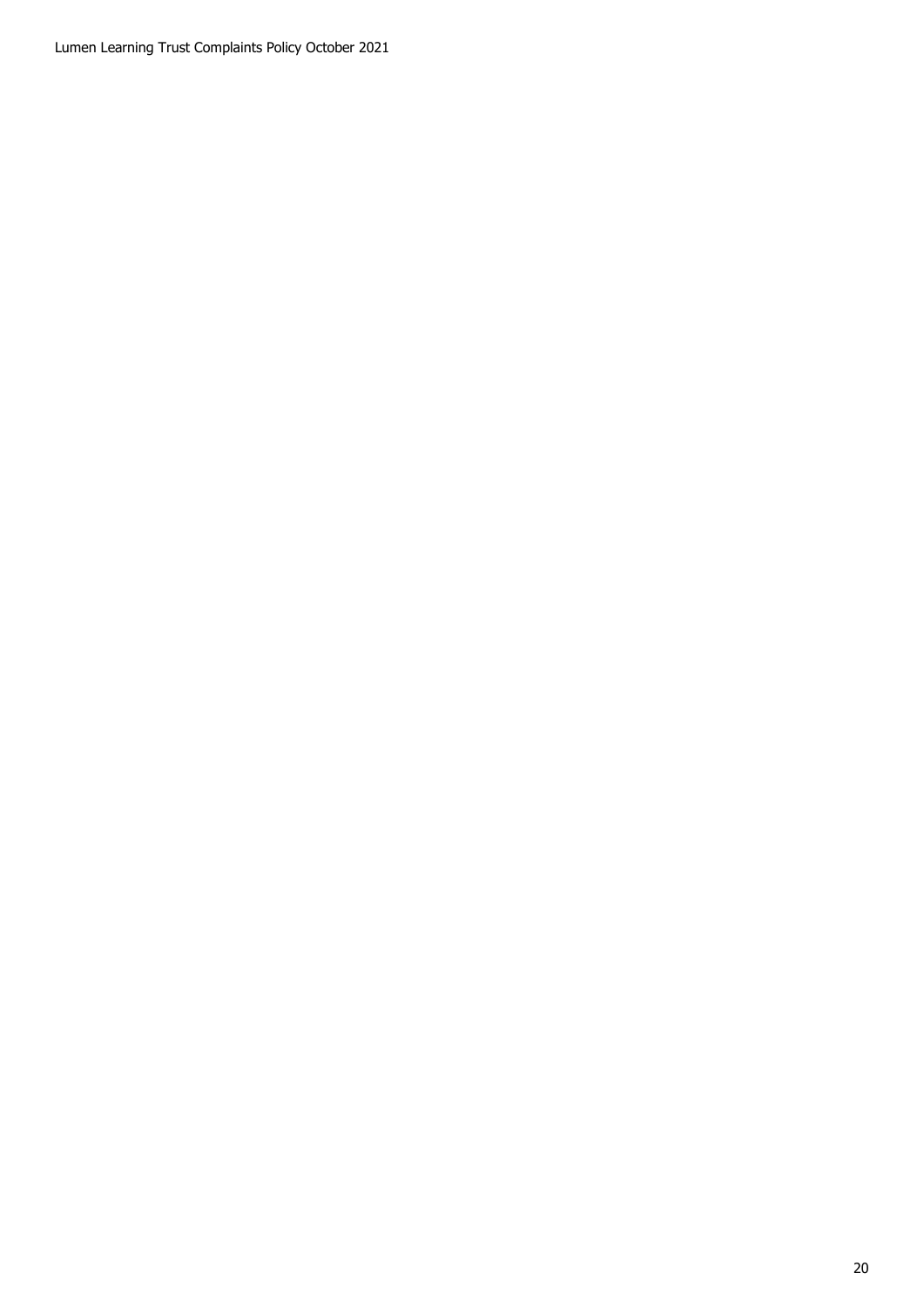# <span id="page-20-0"></span>**Possible further action**

#### **ESFA**

If the complainant believes the School/Trust did not handle their complaint in accordance with the published complaints procedure or they acted unlawfully or unreasonably in the exercise of their duties under education law, they can contact the ESFA after they have completed Stage 3.

The ESFA will not normally reinvestigate the substance of complaints or overturn any decisions made by the Trust. They will consider whether the Trust has adhered to education legislation and any statutory policies connected with the complaint and whether they have followed [Part 7 of the Education](http://www.legislation.gov.uk/uksi/2010/1997/schedule/1/made)  [\(Independent School Standards\) Regulations 2014.](http://www.legislation.gov.uk/uksi/2010/1997/schedule/1/made)

In general, the ESFA will only consider a complaint after it has been through the Trust's own procedure. The ESFA will look at complaints about academies that fall into the following areas:

- Undue delay or non-compliance with a trust's own complaints procedure
- A trust's failure to comply with a duty imposed on it under its funding agreement with the Secretary of State.
- A trust's failure to comply with any other legal obligation, unless there is another organisation better placed to consider the matter.

The complainant can refer their complaint to the ESFA online at: [www.education.gov.uk/contactus,](http://www.education.gov.uk/contactus) by telephone on: 0370 000 2288 or by writing to:

Academy Complaints and Customer Insight Unit Education and Skills Funding Agency Cheylesmore House 5 Quinton Road **Coventry** CV1 2WT

# **Ofsted**

It is Ofsted's expectation that all "local routes" are exhausted before any contact is made to them.

Ofsted has specific powers (under sections 11 A-C of the Education Act 2005 (as amended)) to investigate certain complaints about academies, known as qualifying complaints. Generally, the complainant must have followed the trust's own complaints procedure before referring to Ofsted. Ofsted will only consider complaints about whole school issues and not those regarding individual pupils.

[www.ofsted.gov.uk](http://www.ofsted.gov.uk/)

**Ofsted** Piccadilly Gate Store Street **Manchester** M1 2WD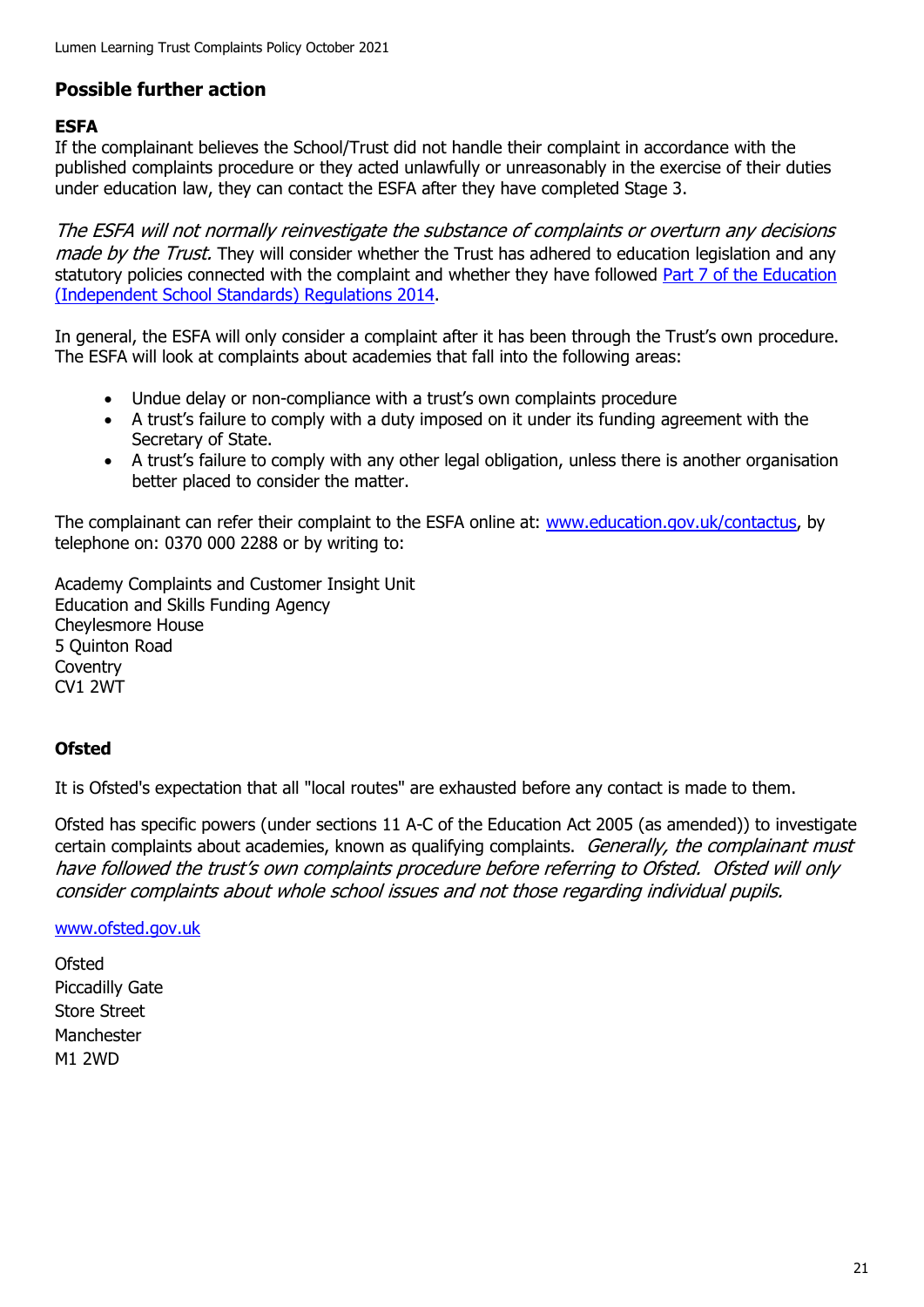# <span id="page-21-0"></span>**Roles and Responsibilities**

#### **Complainant**

The complainant will receive a more effective response to the complaint if they:

- explain the complaint in full as early as possible
- co-operate with the school in seeking a solution to the complaint
- respond promptly to requests for information or meetings or in agreeing the details of the complaint
- ask for assistance as needed
- treat all those involved in the complaint with respect
- refrain from publicising the details of their complaint on social media and respect confidentiality.

#### **Investigator**

The investigator's role is to establish the facts relevant to the complaint by:

- providing a comprehensive, open, transparent and fair consideration of the complaint through:
	- $\circ$  sensitive and thorough interviewing of the complainant to establish what has happened and who has been involved
	- $\circ$  interviewing staff and children/young people and other people relevant to the complaint
	- $\circ$  consideration of records and other relevant information
	- $\circ$  analysing information
- liaising with the complainant and the complaints co-ordinator as appropriate to clarify what the complainant feels would put things right.

The investigator should:

- conduct interviews with an open mind and be prepared to persist in the questioning
- keep notes of interviews or arrange for an independent note taker to record minutes of the meeting
- ensure that any papers produced during the investigation are kept securely pending any appeal
- be mindful of the timescales to respond
- prepare a comprehensive report for the head teacher or complaints committee that sets out the facts, identifies solutions and recommends courses of action to resolve problems.
- The head teacher or complaints committee will then determine whether to uphold or dismiss the complaint and communicate that decision to the complainant, providing the appropriate escalation details.

#### **Complaints Co-ordinator**

(This could be the headteacher or Executive Principal / designated complaints governor or director or other staff member providing administrative support)

The complaints co-ordinator should:

- ensure that the complainant is fully updated at each stage of the procedure
- liaise with staff members, headteacher, Executive Principal, Chair of Governors, Chair of Trust or the Clerk and to ensure the smooth running of the complaints procedure
- be aware of issues regarding:
	- $\circ$  sharing third party information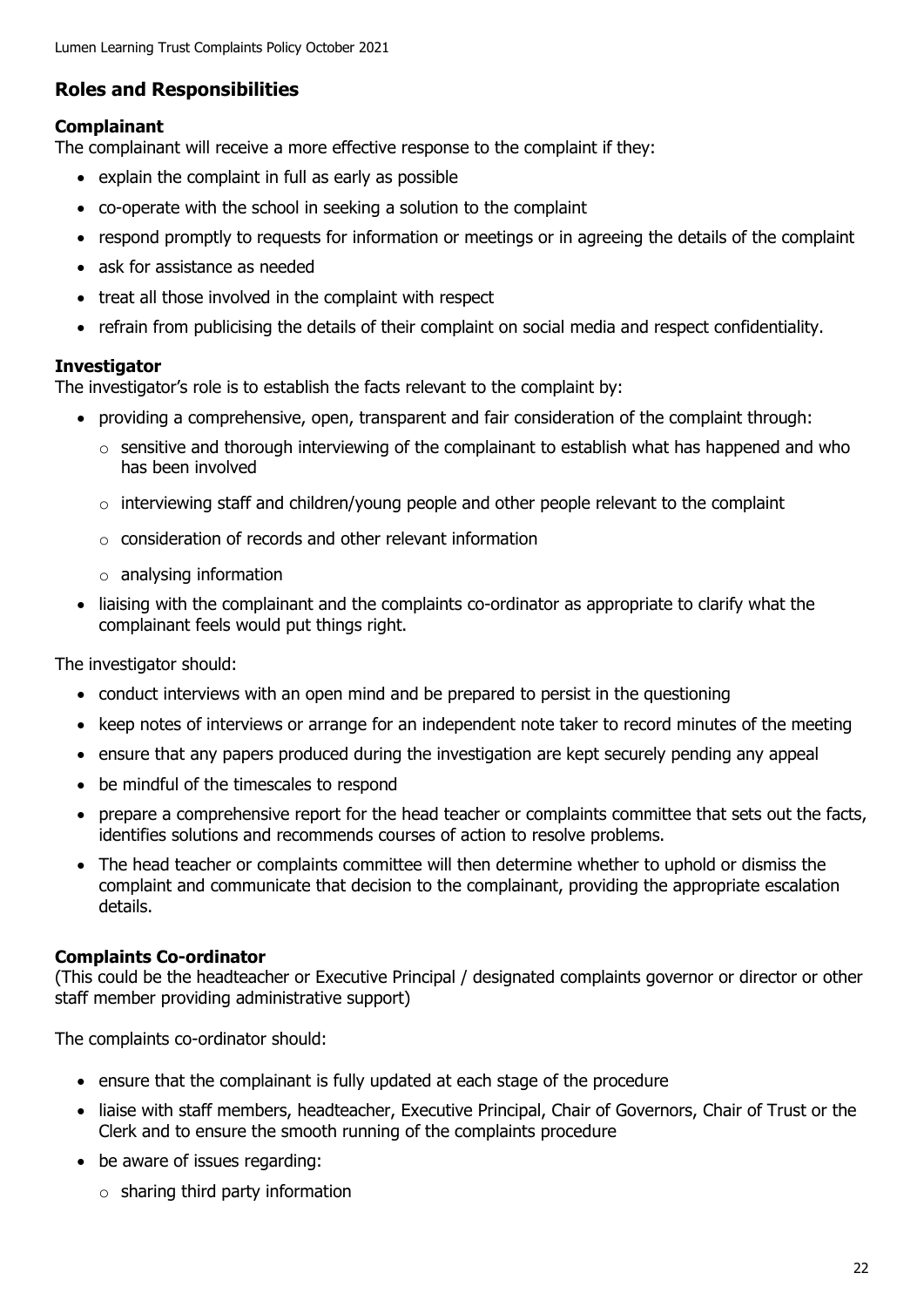Lumen Learning Trust Complaints Policy October 2021

- $\circ$  additional support. This may be needed by complainants when making a complaint including interpretation support or where the complainant is a child or young person
- keep records.

### **Clerk to the Governing Body / Trust Board**

The Clerk is the contact point for the complainant and the committee and should:

- ensure that all people involved in the complaint procedure are aware of their legal rights and duties, including any under legislation relating to school complaints, education law, the Equality Act 2010, the Freedom of Information Act 2000, the Data Protection Act (DPA) 2018 and the General Data Protection Regulations (GDPR)
- set the date, time and venue of the meeting, ensuring that the dates are convenient to all parties (if they are invited to attend) and that the venue and proceedings are accessible
- collate any written material relevant to the complaint (for example: stage 1 paperwork, school and complainant submissions) and send it to the parties in advance of the meeting within an agreed timescale
- record the proceedings
- circulate the minutes of the meeting
- notify all parties of the committee's decision.

#### **Committee Chair**

The committee's chair, who is nominated in advance of the complaint meeting, should ensure that:

- both parties are asked (via the Clerk) to provide any additional information relating to the complaint by a specified date in advance of the meeting
- the meeting is conducted in an informal manner, is not adversarial, and that, if all parties are invited to attend, everyone is treated with respect and courtesy
- complainants who may not be used to speaking at such a meeting are put at ease. This is particularly important if the complainant is a child/young person
- the remit of the committee is explained to the complainant
- written material is seen by everyone in attendance, provided it does not breach confidentiality or any individual's rights to privacy under the DPA 2018 or GDPR.

If a new issue arises it would be useful to give everyone the opportunity to consider and comment upon it; this may require a short adjournment of the meeting

- both the complainant and the school are given the opportunity to make their case and seek clarity, either through written submissions ahead of the meeting or verbally in the meeting itself
- the issues are addressed
- key findings of fact are made
- the committee is open-minded and acts independently
- no member of the committee has an external interest in the outcome of the proceedings or any involvement in an earlier stage of the procedure
- the meeting is minuted
- $\bullet$  they liaise with the Clerk (and complaints co-ordinator, if the school has one).

#### **Committee Member**

Committee members should be aware that: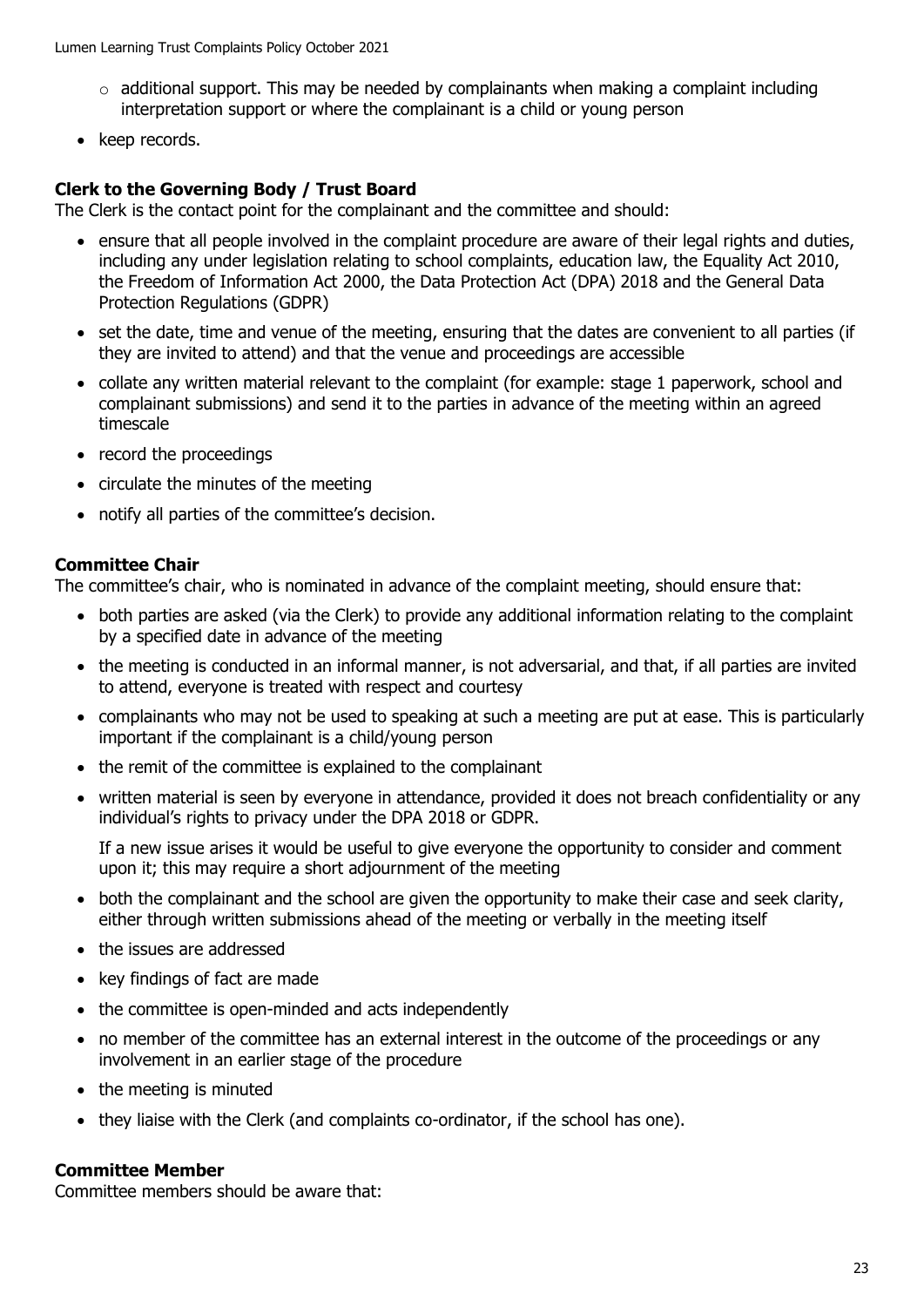• the meeting must be independent and impartial, and should be seen to be so

No governor / trustee may sit on the committee if they have had a prior involvement in the complaint or in the circumstances surrounding it.

• the aim of the meeting should be to resolve the complaint and achieve reconciliation between the school and the complainant

We recognise that the complainant might not be satisfied with the outcome if the meeting does not find in their favour. It may only be possible to establish the facts and make recommendations.

many complainants will feel nervous and inhibited in a formal setting

Parents/carers often feel emotional when discussing an issue that affects their child.

 extra care needs to be taken when the complainant is a child/young person and present during all or part of the meeting

Careful consideration of the atmosphere and proceedings should ensure that the child/young person does not feel intimidated.

The committee should respect the views of the child/young person and give them equal consideration to those of adults.

If the child/young person is the complainant, the committee should ask in advance if any support is needed to help them present their complaint. Where the child/young person's parent is the complainant, the committee should give the parent the opportunity to say which parts of the meeting, if any, the child/young person needs to attend.

However, the parent should be advised that agreement might not always be possible if the parent wishes the child/young person to attend a part of the meeting that the committee considers is not in the child/young person's best interests.

#### **the welfare of the child/young person is paramount.**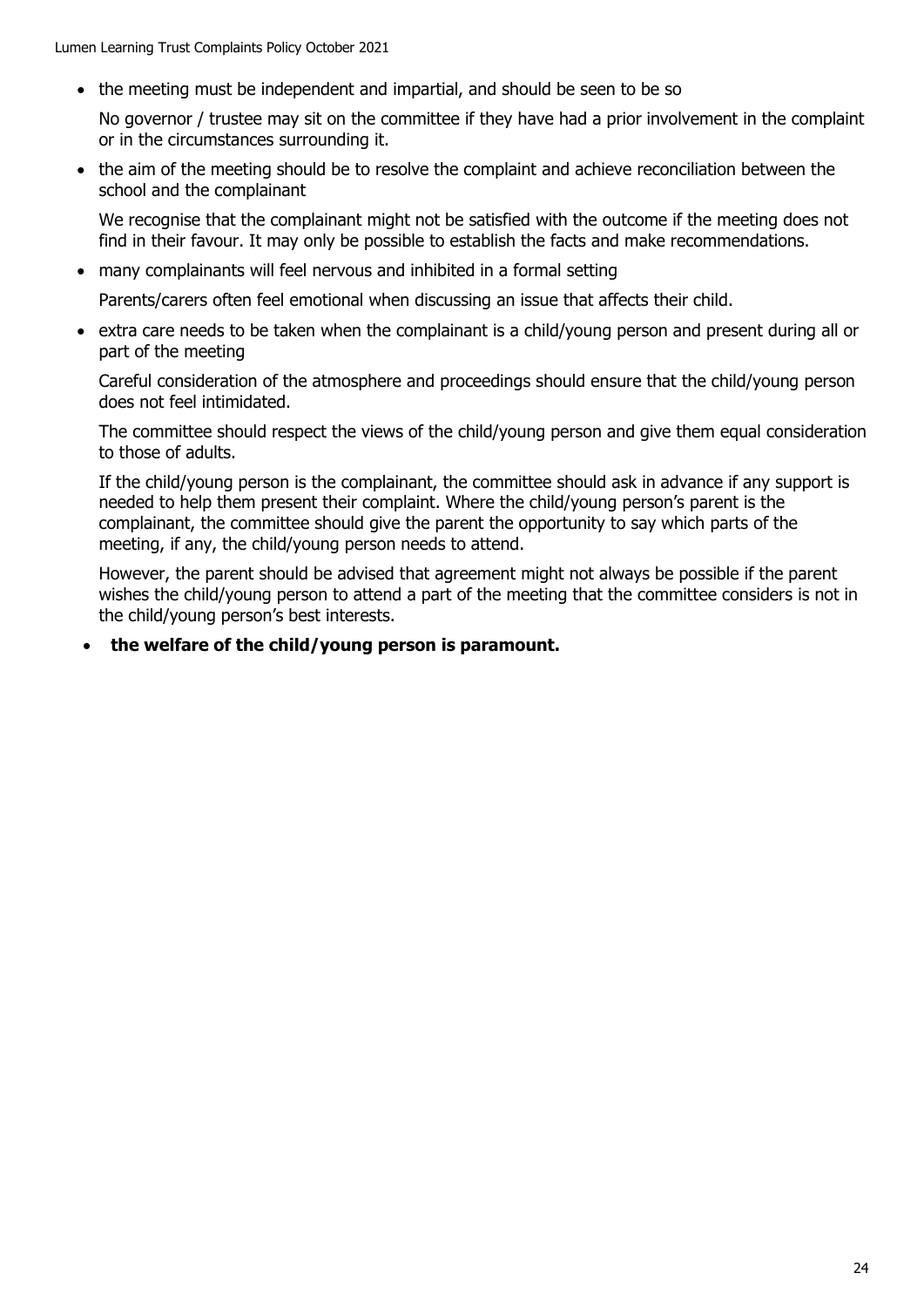# <span id="page-24-0"></span>**Procedure for managing serial and unreasonable complaints**

The Trust is committed to dealing with all complaints fairly and impartially, and to providing a high quality service to those who complain. We will not normally limit the contact complainants have with our school. However, we do not expect our staff to tolerate unacceptable behaviour and will take action to protect staff from that behaviour, including that which is abusive, offensive or threatening.

The Trust defines unreasonable behaviour as that which hinders our consideration of complaints because of the frequency or nature of the complainant's contact with the school, such as, if the complainant:

- refuses to articulate their complaint or specify the grounds of a complaint or the outcomes sought by raising the complaint, despite offers of assistance
- refuses to co-operate with the complaints investigation process
- refuses to accept that certain issues are not within the scope of the complaints procedure
- insists on the complaint being dealt with in ways which are incompatible with the complaints procedure or with good practice
- introduces trivial or irrelevant information which they expect to be taken into account and commented on
- raises large numbers of detailed but unimportant questions, and insists they are fully answered, often immediately and to their own timescales
- makes unjustified complaints about staff who are trying to deal with the issues, and seeks to have them replaced
- changes the basis of the complaint as the investigation proceeds
- repeatedly makes the same complaint (despite previous investigations or responses concluding that the complaint is groundless or has been addressed)
- refuses to accept the findings of the investigation into that complaint where the school's complaint procedure has been fully and properly implemented and completed including referral to the Department for Education
- seeks an unrealistic outcome
- makes excessive demands on school time by frequent, lengthy and complicated contact with staff regarding the complaint in person, in writing, by email and by telephone while the complaint is being dealt with
- uses threats to intimidate
- uses abusive, offensive or discriminatory language or violence
- knowingly provides falsified information
- publishes unacceptable information on social media or other public forums.

Complainants should try to limit their communication with the school that relates to their complaint, while the complaint is being progressed. It is not helpful if repeated correspondence is sent (either by letter, phone, email or text), as it could delay the outcome being reached.

Whenever possible, the Headteacher /Chair of Governors / Executive Principal / Chair of the Trust will discuss any concerns with the complainant informally before determining that they may be acting "unreasonably".

If the behaviour continues, the Headteacher will write to the complainant explaining that their behaviour is unreasonable and ask them to change it. For complainants who excessively contact School / Trust causing a significant level of disruption, we may specify methods of communication and limit the number of contacts in a communication plan. This will be reviewed after six months.

In response to any serious incident of aggression or violence, we will immediately inform the police and communicate our actions in writing. This may include barring an individual from the School.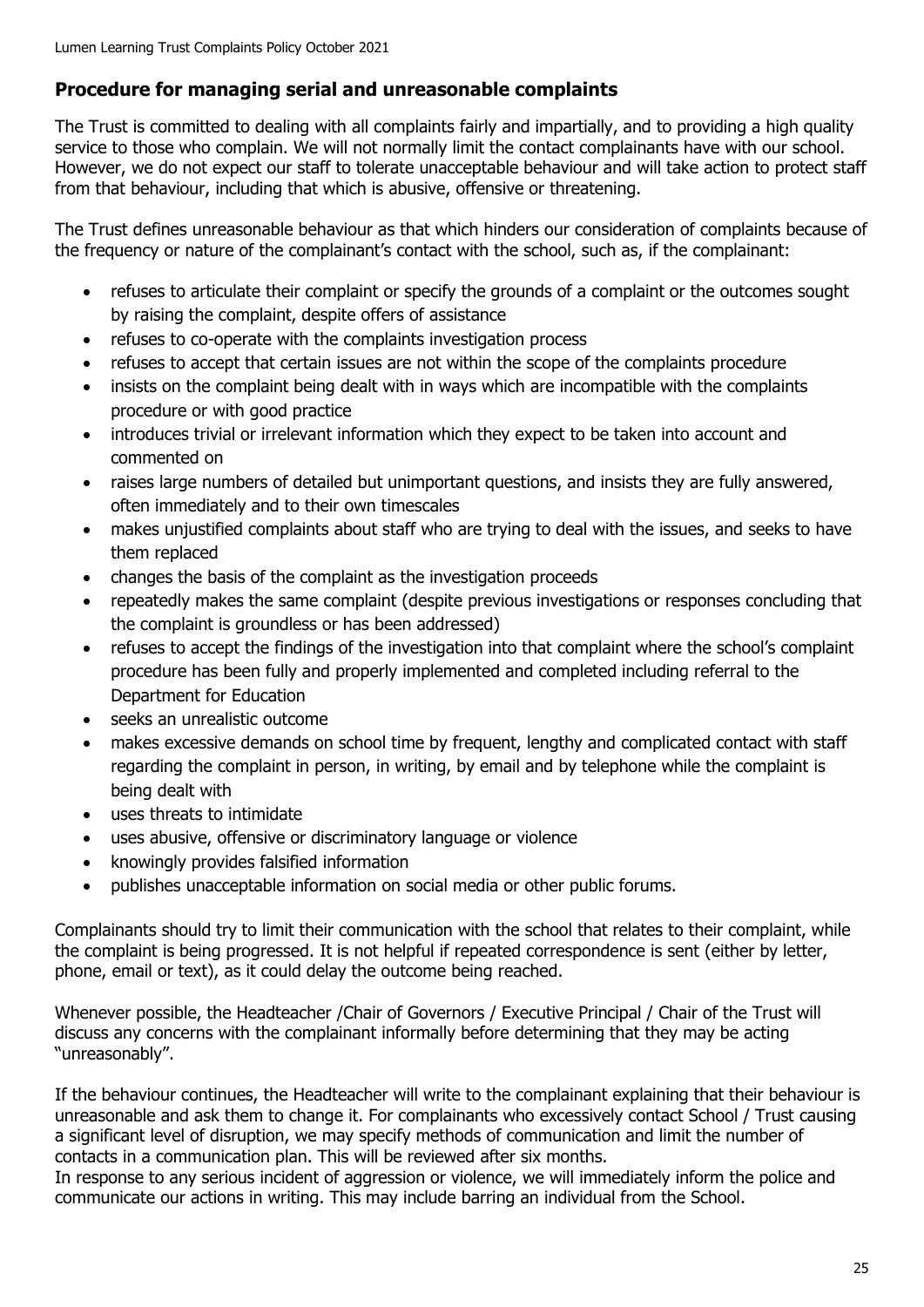# <span id="page-25-0"></span>**Procedure for managing complaint campaigns**

In the rare event that the school receives a large volume of complaints all based on the same subject, from complainants unconnected with the school, we will either send a template response to all complainants or publish a single response on the school's website.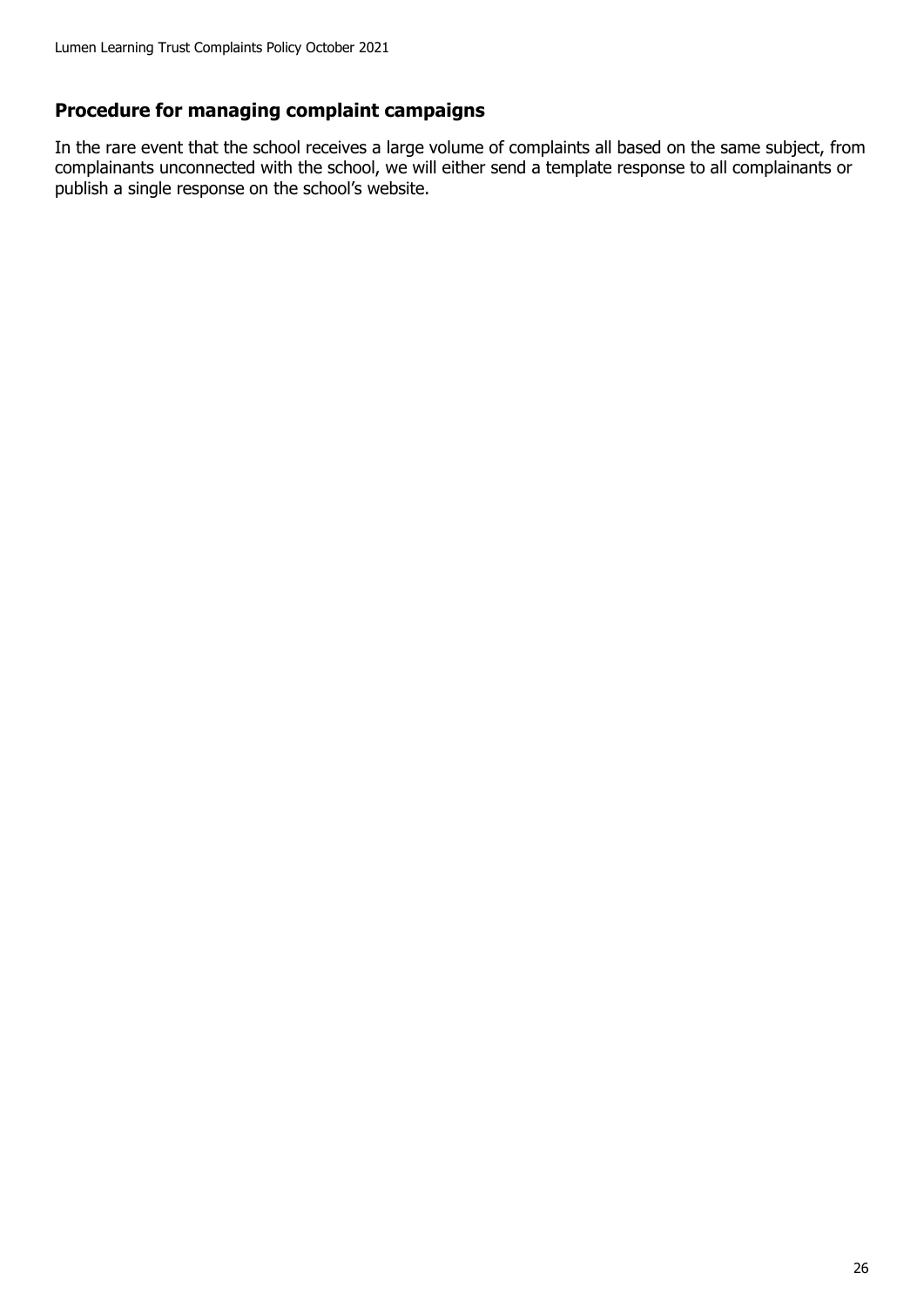# <span id="page-26-0"></span>**Appendix A – School contact details**

Contact details for the Headteacher: The Headteacher can be contacted via the School Office

Contact details for Clerk to the Directors: [clerktogovernors@lumenlearningtrust.co.uk](mailto:clerktogovernors@lumenlearningtrust.co.uk)

Contact details for the Executive Principal of the Trust: The Executive Principal can either be contacted via the School Office or Clerk to Directors

#### **School Contact Details**

Darley Dene Primary Garfield Avenue Addlestone KT15 2NP Tel: 01932 847674 [office.darleydene@lumenlearningtrust.co.uk](mailto:office.darleydene@lumenlearningtrust.co.uk)

The Echelford Primary School Park Road Ashford TW15 1EX Tel: 01784 253233 [office.echelford@lumenlearningtrust.co.uk](mailto:office.echelford@lumenlearningtrust.co.uk)

Riverbridge Primary School Park Avenue Staines-upon-Thames TW18 2EF Tel: 01784 227960 [office.riverbridge@lumenlearningtrust.co.uk](mailto:office.riverbridge@lumenlearningtrust.co.uk)

Saxon Primary School Briar Road **Shepperton** TW17 0JB Tel: 01932 563035 [info.saxon@lumenlearningtrust.co.uk](mailto:info.saxon@lumenlearningtrust.co.uk)

Walton Oak School Ambleside Avenue Walton-upon-Thames KT12 3LN Tel: 01932 259604 [office.waltonoak@lumenlearningtrust.co.uk](mailto:office.waltonoak@lumenlearningtrust.co.uk)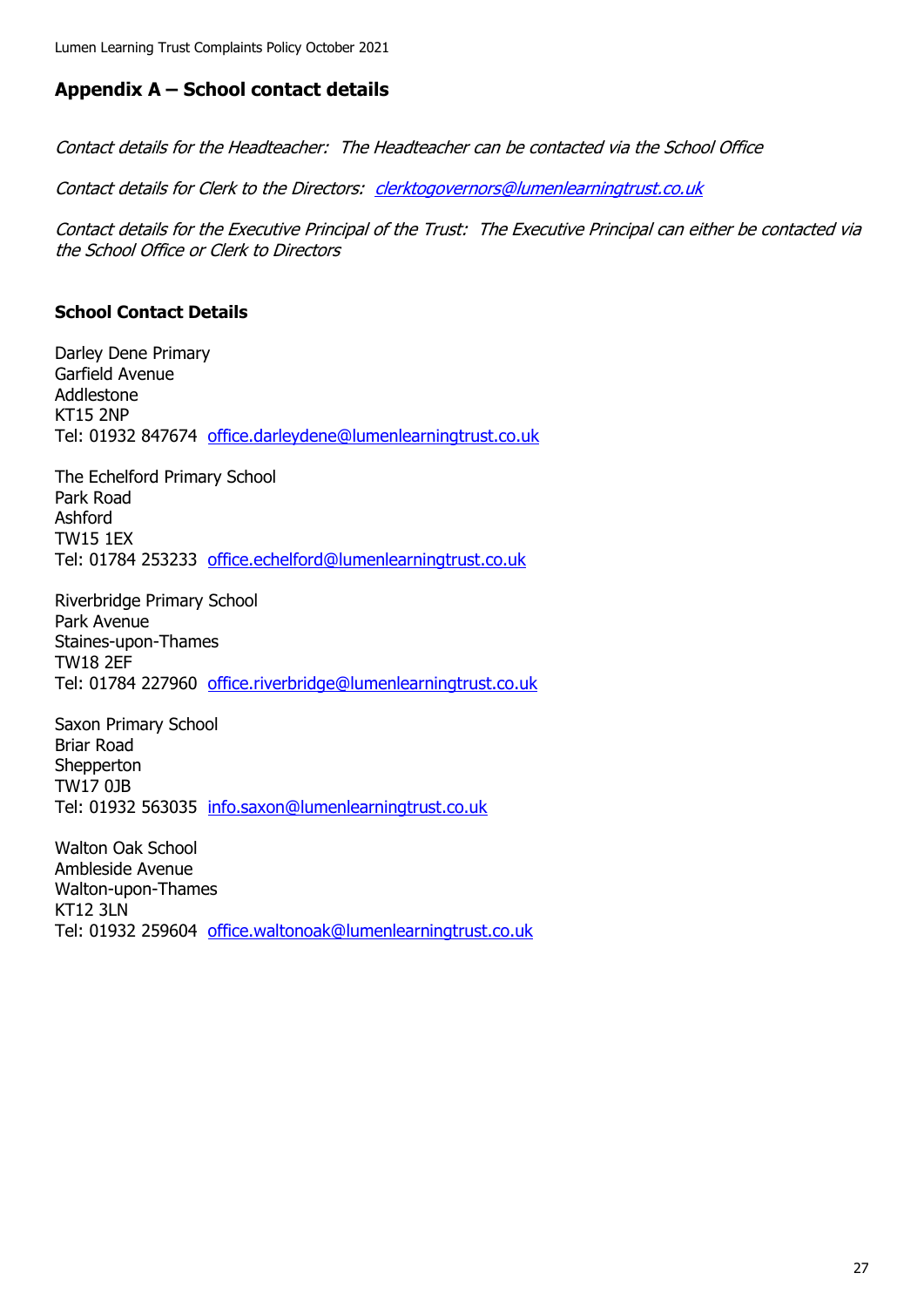# <span id="page-27-0"></span>**Appendix B – Stage 1 Complaint form – Headteacher Investigation**

Please complete and return to *Headteacher via the School Office* who will acknowledge receipt and explain what action will be taken.

|                         | Your name:                                       |  |                                                                          |  |  |
|-------------------------|--------------------------------------------------|--|--------------------------------------------------------------------------|--|--|
|                         | Name of pupil and<br>year group:                 |  |                                                                          |  |  |
|                         | Your relationship to<br>the pupil (if relevant): |  |                                                                          |  |  |
|                         | <b>Contact address:</b>                          |  |                                                                          |  |  |
| Day:                    | <b>Contact telephone</b>                         |  | <b>Contact telephone</b><br><b>Mobile:</b>                               |  |  |
| address:                | <b>Contact email</b>                             |  |                                                                          |  |  |
|                         |                                                  |  | Please give details of your complaint (adding extra pages if necessary): |  |  |
| No.                     | <b>Details of</b><br>issue                       |  | What action has been taken to resolve the matter, by whom and when?      |  |  |
| $\mathbf{1}$            |                                                  |  |                                                                          |  |  |
|                         |                                                  |  |                                                                          |  |  |
|                         |                                                  |  |                                                                          |  |  |
|                         |                                                  |  |                                                                          |  |  |
|                         |                                                  |  |                                                                          |  |  |
|                         |                                                  |  |                                                                          |  |  |
|                         |                                                  |  |                                                                          |  |  |
| $\overline{\mathbf{2}}$ |                                                  |  |                                                                          |  |  |
|                         |                                                  |  |                                                                          |  |  |
|                         |                                                  |  |                                                                          |  |  |
|                         |                                                  |  |                                                                          |  |  |
|                         |                                                  |  |                                                                          |  |  |
|                         |                                                  |  |                                                                          |  |  |
|                         |                                                  |  |                                                                          |  |  |
| $\overline{\mathbf{3}}$ |                                                  |  |                                                                          |  |  |
|                         |                                                  |  |                                                                          |  |  |
|                         |                                                  |  |                                                                          |  |  |
|                         |                                                  |  |                                                                          |  |  |
|                         |                                                  |  |                                                                          |  |  |
|                         |                                                  |  |                                                                          |  |  |
|                         |                                                  |  |                                                                          |  |  |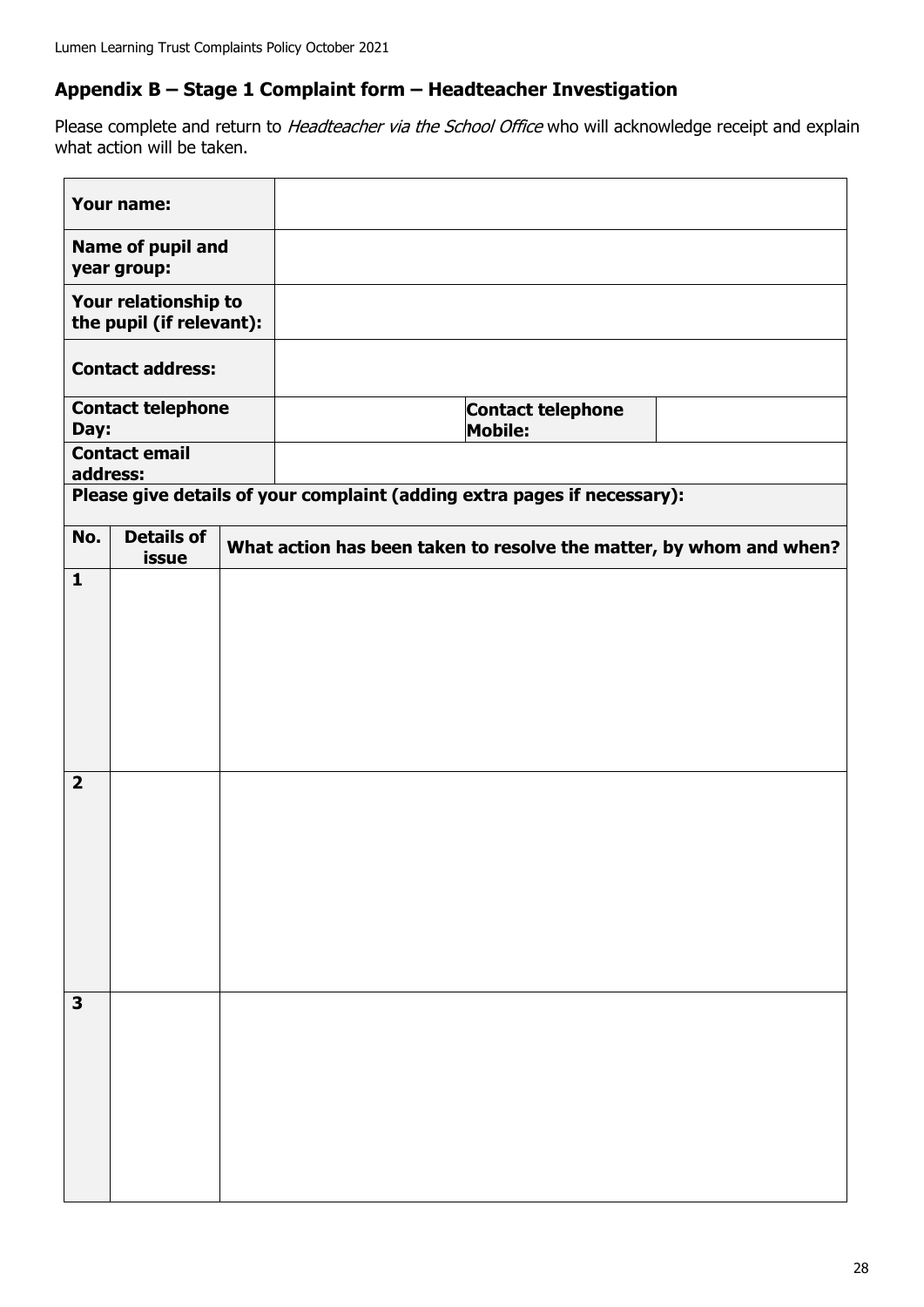**What solutions have been offered and the reason this was not a satisfactory resolution for you?**

**What actions do you feel might resolve the problem at this stage?**

**Are you attaching any paperwork? If so, please give details.**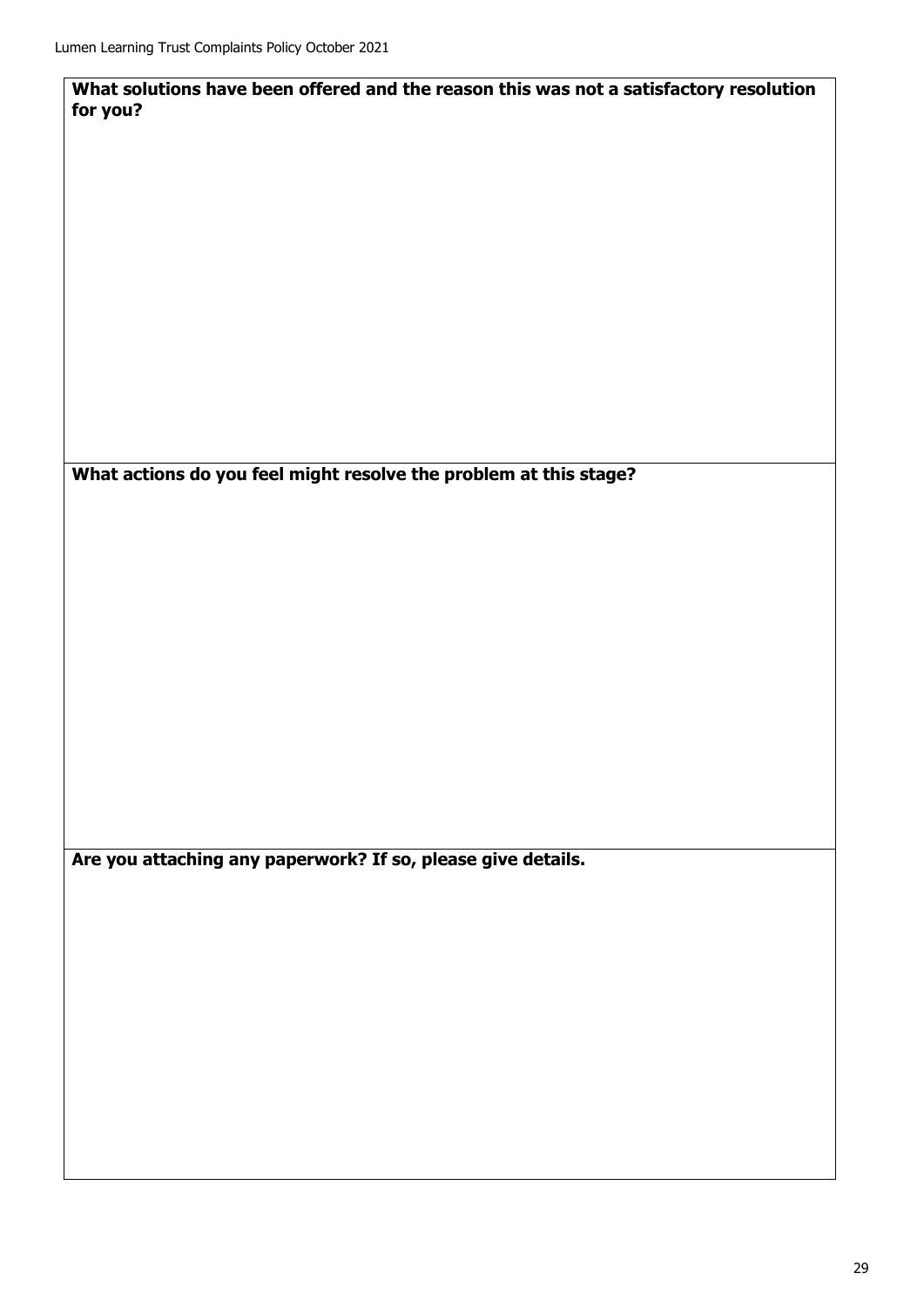| <b>Signature:</b>             |  |  |
|-------------------------------|--|--|
| Date:                         |  |  |
| <b>Official use</b>           |  |  |
| Date acknowledgement sent:    |  |  |
| By who:                       |  |  |
| <b>Complaint referred to:</b> |  |  |
| <b>Action taken:</b>          |  |  |
|                               |  |  |
|                               |  |  |
|                               |  |  |
| Date:                         |  |  |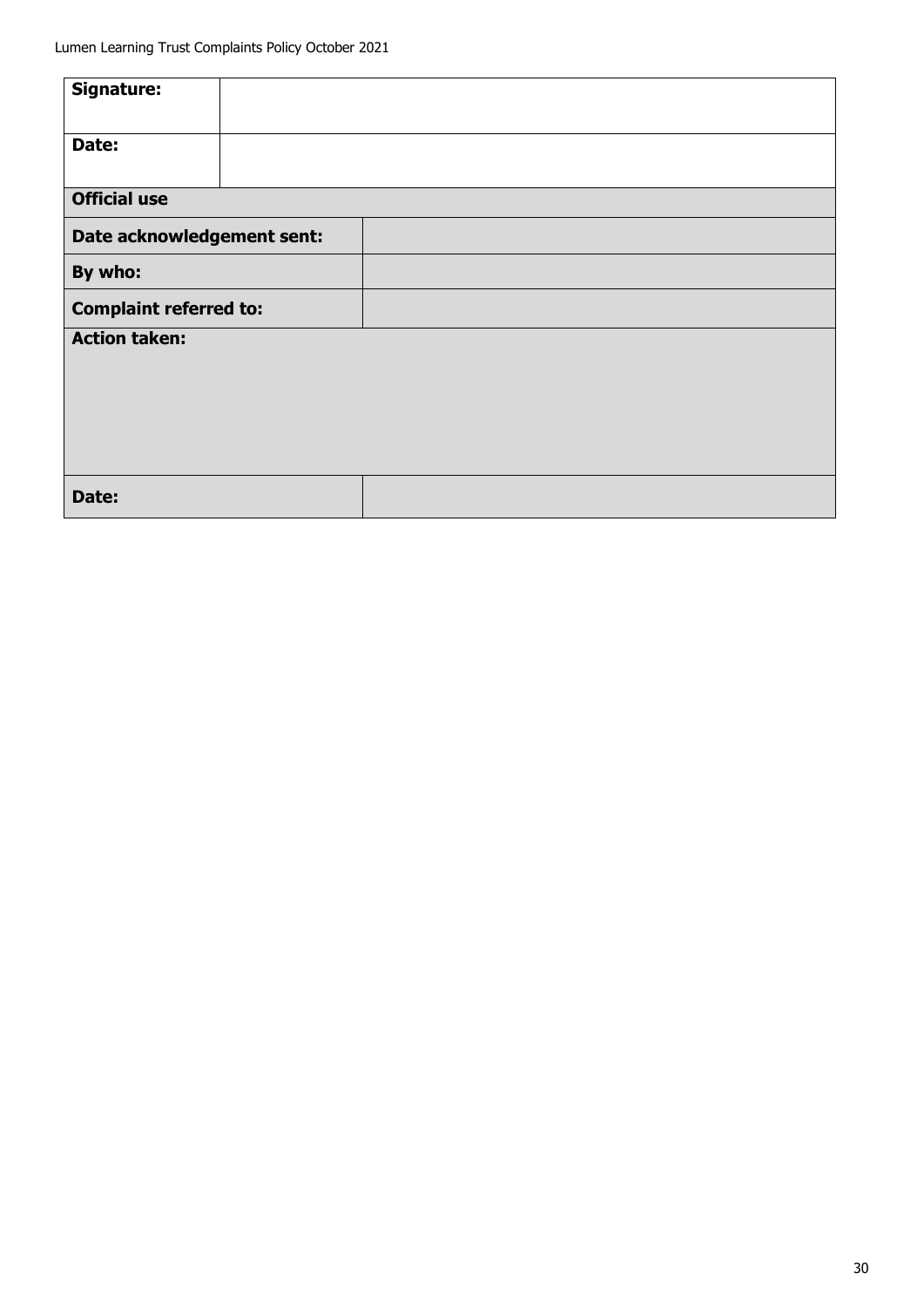# <span id="page-30-0"></span>**Appendix C – Stage 2 Complaint form – Stage 2 Investigation**

Please complete and return to Clerk who will acknowledge receipt and explain what action will be taken.

|                         | <b>Your name:</b>                                |                         |                                                                          |                                                                        |
|-------------------------|--------------------------------------------------|-------------------------|--------------------------------------------------------------------------|------------------------------------------------------------------------|
|                         | Name of pupil and<br>year group:                 |                         |                                                                          |                                                                        |
|                         | Your relationship to<br>the pupil (if relevant): |                         |                                                                          |                                                                        |
|                         | <b>Contact address:</b>                          |                         |                                                                          |                                                                        |
| Day:                    | <b>Contact telephone</b>                         |                         | <b>Contact telephone</b><br><b>Mobile:</b>                               |                                                                        |
| address:                | <b>Contact email</b>                             |                         |                                                                          |                                                                        |
|                         |                                                  |                         | Please give details of your complaint (adding extra pages if necessary): |                                                                        |
| No.                     |                                                  | <b>Details of issue</b> |                                                                          | What action has been taken to resolve the<br>matter, by whom and when? |
| $\mathbf{1}$            |                                                  |                         |                                                                          |                                                                        |
|                         |                                                  |                         |                                                                          |                                                                        |
|                         |                                                  |                         |                                                                          |                                                                        |
|                         |                                                  |                         |                                                                          |                                                                        |
|                         |                                                  |                         |                                                                          |                                                                        |
| $\overline{2}$          |                                                  |                         |                                                                          |                                                                        |
|                         |                                                  |                         |                                                                          |                                                                        |
|                         |                                                  |                         |                                                                          |                                                                        |
|                         |                                                  |                         |                                                                          |                                                                        |
|                         |                                                  |                         |                                                                          |                                                                        |
| $\overline{\mathbf{3}}$ |                                                  |                         |                                                                          |                                                                        |
|                         |                                                  |                         |                                                                          |                                                                        |
|                         |                                                  |                         |                                                                          |                                                                        |
|                         |                                                  |                         |                                                                          |                                                                        |
|                         |                                                  |                         |                                                                          |                                                                        |
|                         |                                                  |                         |                                                                          |                                                                        |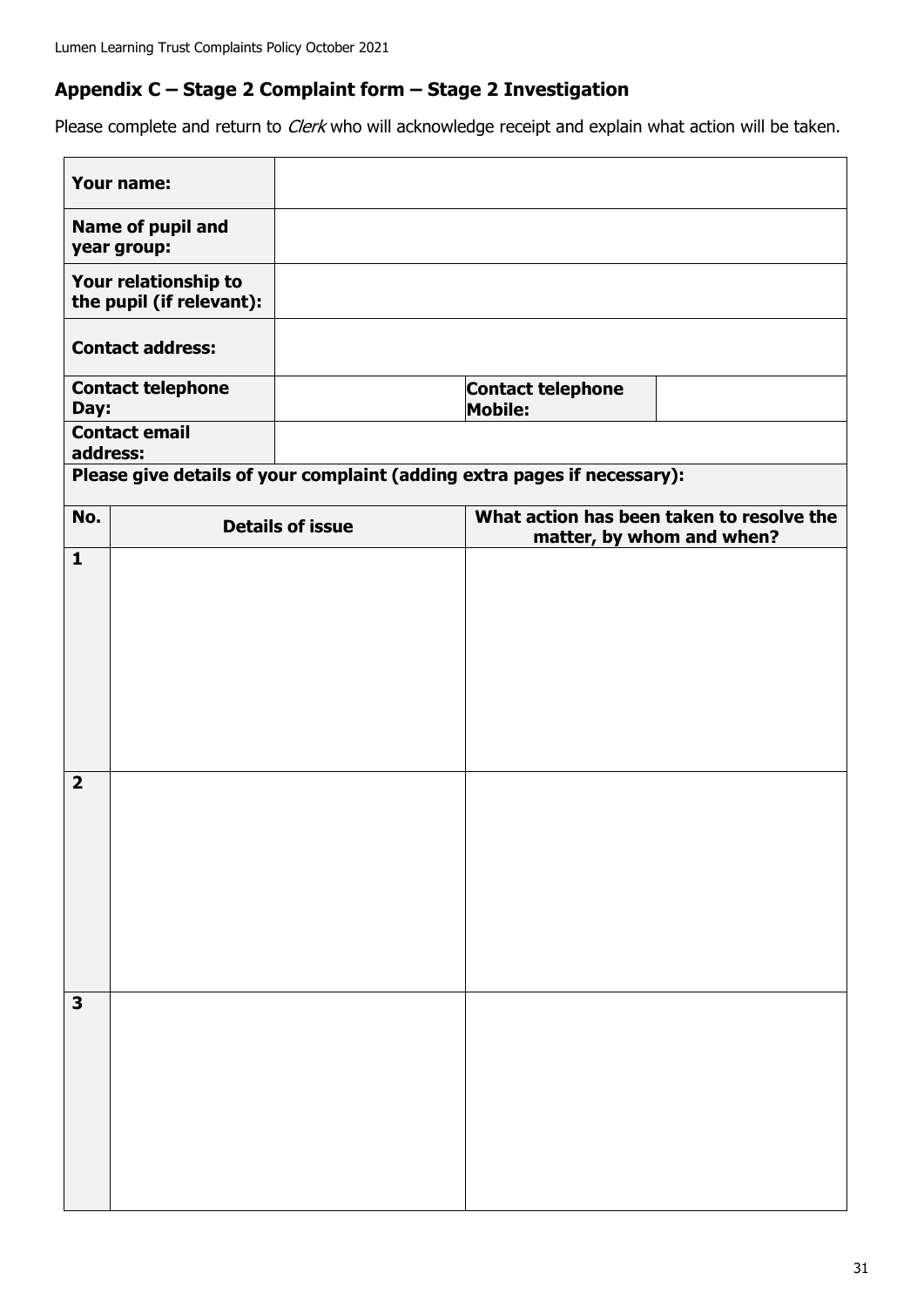| How does this concern impact on your child's education?                                |
|----------------------------------------------------------------------------------------|
|                                                                                        |
|                                                                                        |
|                                                                                        |
|                                                                                        |
|                                                                                        |
|                                                                                        |
|                                                                                        |
|                                                                                        |
|                                                                                        |
|                                                                                        |
|                                                                                        |
|                                                                                        |
|                                                                                        |
|                                                                                        |
| Have you kept your concern confidential between yourself and the School? If no,        |
| please give details                                                                    |
|                                                                                        |
|                                                                                        |
|                                                                                        |
|                                                                                        |
|                                                                                        |
|                                                                                        |
|                                                                                        |
|                                                                                        |
|                                                                                        |
|                                                                                        |
|                                                                                        |
|                                                                                        |
|                                                                                        |
|                                                                                        |
|                                                                                        |
|                                                                                        |
|                                                                                        |
| Have you raised a complaint or concern about the School's provision before? If yes,    |
| please give brief details along with relevant dates                                    |
|                                                                                        |
|                                                                                        |
|                                                                                        |
|                                                                                        |
|                                                                                        |
|                                                                                        |
|                                                                                        |
|                                                                                        |
|                                                                                        |
|                                                                                        |
|                                                                                        |
|                                                                                        |
|                                                                                        |
|                                                                                        |
| What solutions have been offered and the reason this was not a satisfactory resolution |
| for you?                                                                               |
|                                                                                        |
|                                                                                        |
|                                                                                        |
|                                                                                        |
|                                                                                        |
|                                                                                        |
|                                                                                        |
|                                                                                        |
|                                                                                        |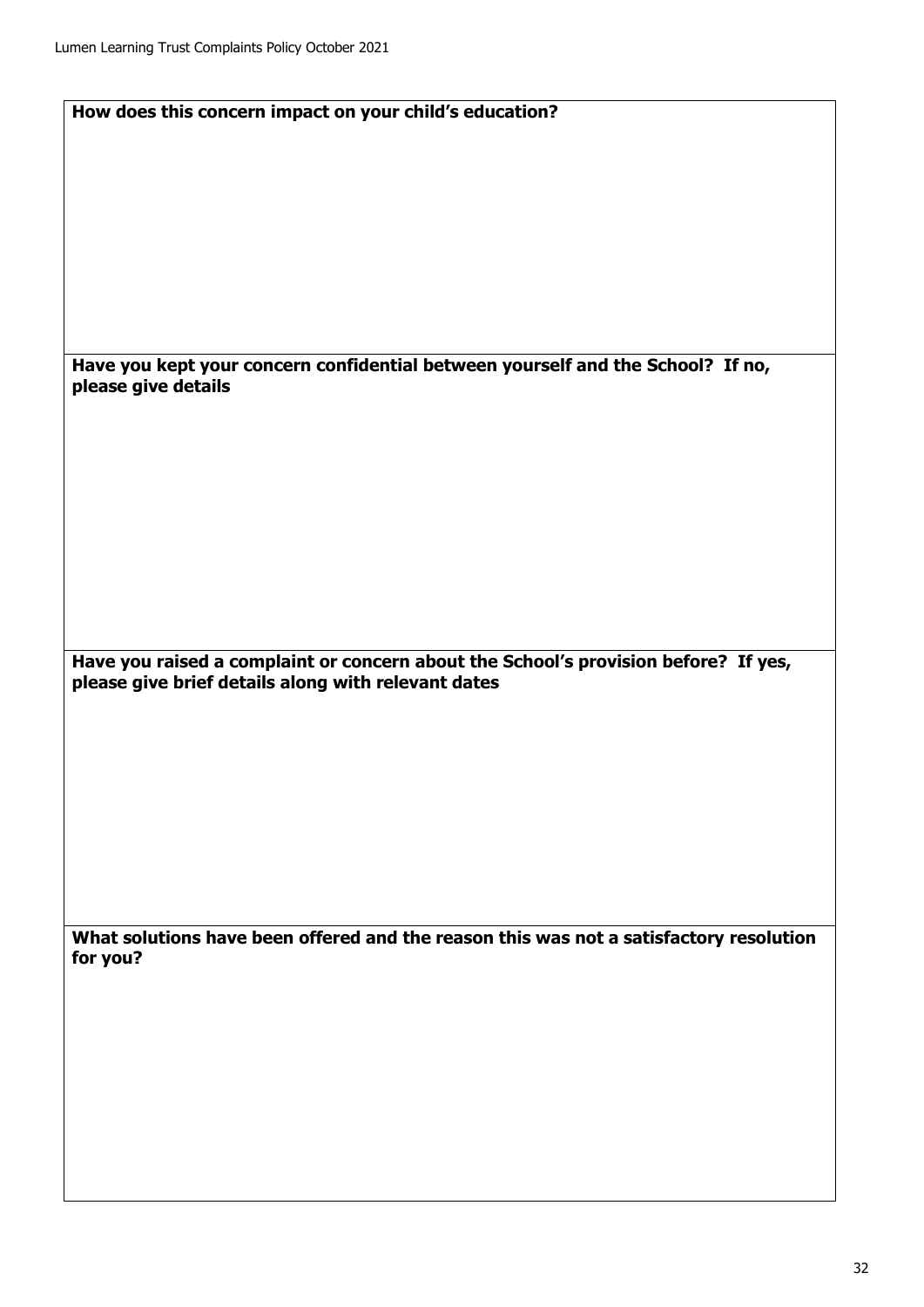| What actions do you feel might resolve the problem at this stage? (Keeping in mind<br>how this resolution might benefit your child's education? |                                                              |  |
|-------------------------------------------------------------------------------------------------------------------------------------------------|--------------------------------------------------------------|--|
|                                                                                                                                                 |                                                              |  |
|                                                                                                                                                 |                                                              |  |
|                                                                                                                                                 |                                                              |  |
|                                                                                                                                                 |                                                              |  |
|                                                                                                                                                 |                                                              |  |
|                                                                                                                                                 |                                                              |  |
|                                                                                                                                                 |                                                              |  |
|                                                                                                                                                 | Are you attaching any paperwork? If so, please give details. |  |
|                                                                                                                                                 |                                                              |  |
|                                                                                                                                                 |                                                              |  |
|                                                                                                                                                 |                                                              |  |
|                                                                                                                                                 |                                                              |  |
|                                                                                                                                                 |                                                              |  |
|                                                                                                                                                 |                                                              |  |
|                                                                                                                                                 |                                                              |  |
|                                                                                                                                                 |                                                              |  |
| <b>Signature:</b>                                                                                                                               |                                                              |  |
|                                                                                                                                                 |                                                              |  |
| Date:                                                                                                                                           |                                                              |  |
| <b>Official use</b>                                                                                                                             |                                                              |  |
|                                                                                                                                                 |                                                              |  |
| Date acknowledgement sent:                                                                                                                      |                                                              |  |
| By who:                                                                                                                                         |                                                              |  |
| <b>Complaint referred to:</b>                                                                                                                   |                                                              |  |
| <b>Action taken:</b>                                                                                                                            |                                                              |  |
|                                                                                                                                                 |                                                              |  |
|                                                                                                                                                 |                                                              |  |
|                                                                                                                                                 |                                                              |  |
|                                                                                                                                                 |                                                              |  |
| Date:                                                                                                                                           |                                                              |  |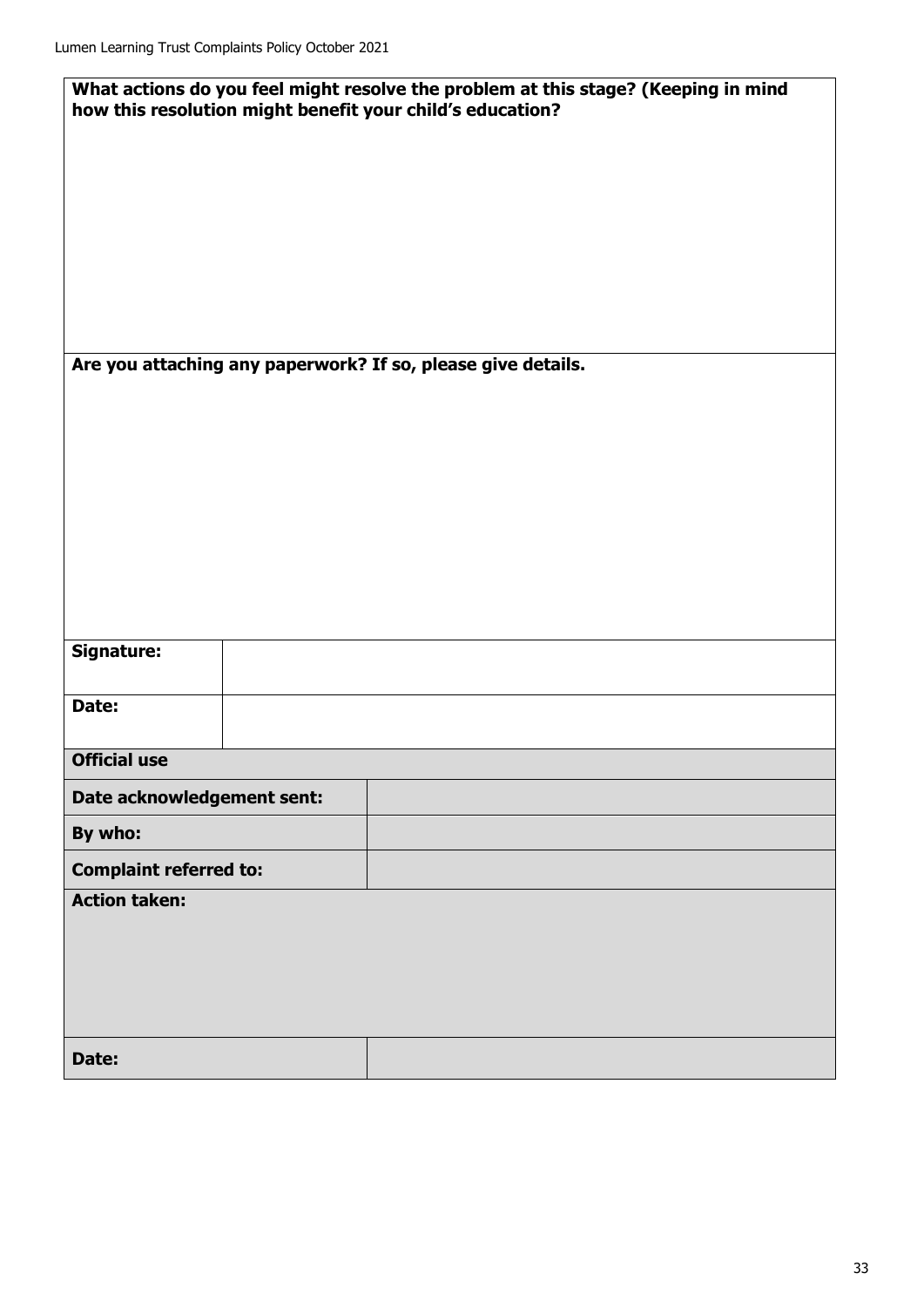# <span id="page-33-0"></span>**Appendix D – Stage 3 Complaint form – Complaint Review Panel**

Please complete and return to Clerk who will acknowledge receipt and explain what action will be taken.

| <b>Your name:</b>                                |                                                                                                                                                                                                                                                                     |  |
|--------------------------------------------------|---------------------------------------------------------------------------------------------------------------------------------------------------------------------------------------------------------------------------------------------------------------------|--|
| <b>Name of pupil and</b><br>year group:          |                                                                                                                                                                                                                                                                     |  |
| Your relationship to<br>the pupil (if relevant): |                                                                                                                                                                                                                                                                     |  |
| <b>Contact address:</b>                          |                                                                                                                                                                                                                                                                     |  |
| <b>Contact telephone</b><br>Day:                 | <b>Contact telephone</b><br><b>Mobile:</b>                                                                                                                                                                                                                          |  |
| <b>Contact email</b><br>address:                 |                                                                                                                                                                                                                                                                     |  |
| undertaken up to this point.                     | Reasons for requesting a Stage 4 Governance Complaint Review<br>(reasons why you feel your concerns have not been fully address, and any evidence that you feel has<br>not been fully considered). Please include dates, times, locations of any events or meetings |  |
|                                                  |                                                                                                                                                                                                                                                                     |  |
|                                                  | Which element(s) of your complaint remain unresolved from the previous stage?                                                                                                                                                                                       |  |
|                                                  | What outcome are you seeking from the Stage 4 Complaint Review?                                                                                                                                                                                                     |  |